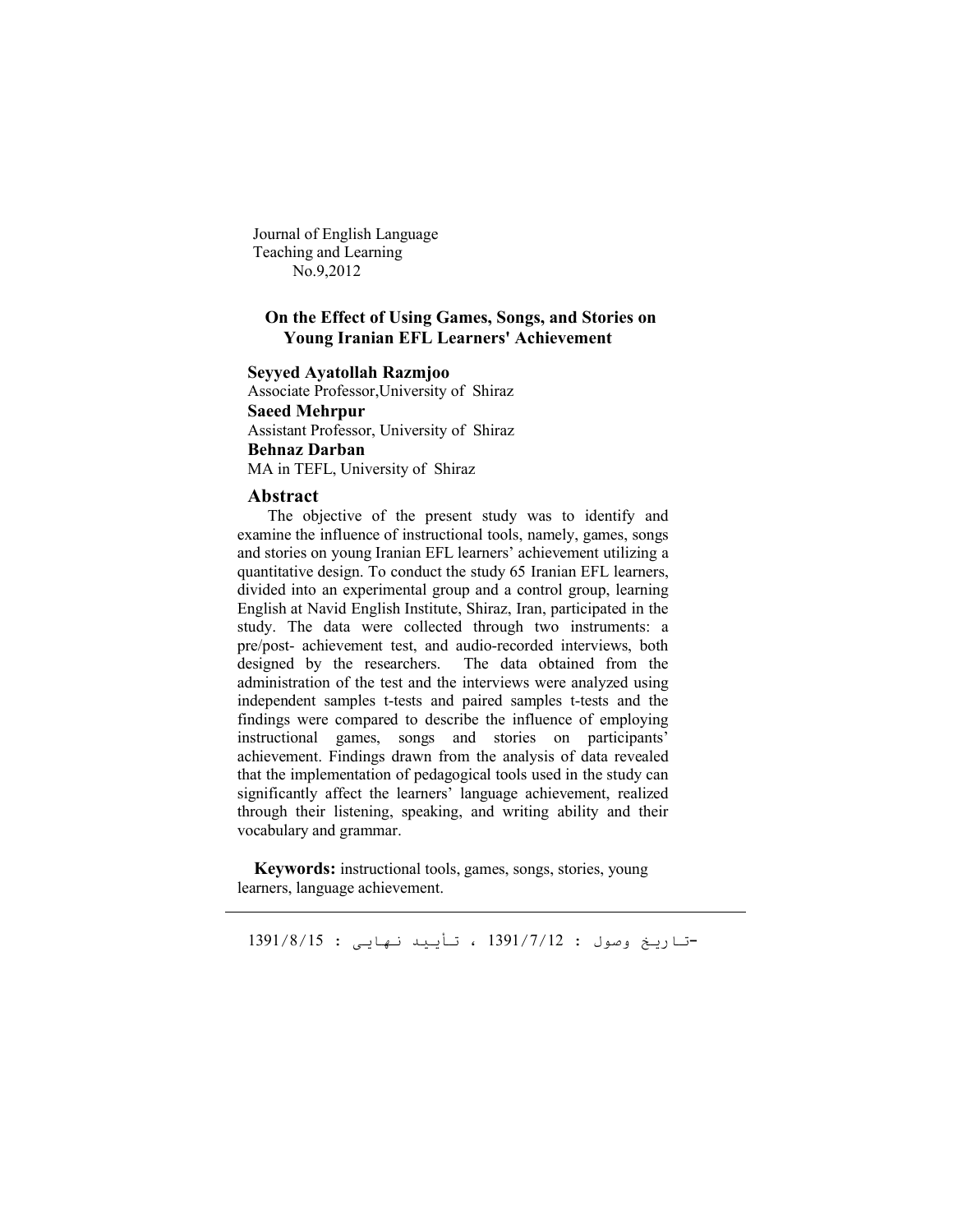#### **1. Introduction**

During the past few decades, teaching and learning a new language have become a demanding task due to the emergence of new methods in foreign language teaching and the developments in diverse areas, such as linguistics, psychology, anthropology, and philosophy. Bound up with the current changes, communicative language teaching, in which learners receive knowledge actively and authentically, has been applied to new materials (Losiewicz, 1988).

Authentic language can be introduced into foreign language classrooms through the use of engaging, play-based, and creative activities such as games, songs and stories. These activities are enjoyable and motivating; therefore they create a desire to continue learning and make learners want to come back (Tavil&Soylemez, 2008). Moreover, different forms of realia can be used in the classroom to keep foreign language learning fresh and to support textbook learning since students seem to be fond of working outside of the textbook. All these activities are considered as the right techniques and additional forms of input, pedagogically used to teach a foreign language to young learners and what better way to reach them than through employing engaging activities such as games, songs, and stories.

 Along the same line, teaching a new language to young learners has gained importance. Contemporary language learning approaches support the principle that children learn best through discovery, experimentation, and being motivated to learn (Tavil&Isigag, 2009). Children tend to learn from the environment around them relatively quickly because they want to play, have fun, and make friends. Therefore, the learning and teaching processes should be wellmatched with the nature of children learning.

 There are beliefs and assumptions about how children learn a language, compared with how adults do that. The young children see language as something they know and consider themselves as insiders even if they know just a few words under their command. On the other hand, adults see language as something they learn. They do not consider themselves as someone who knows the language. In this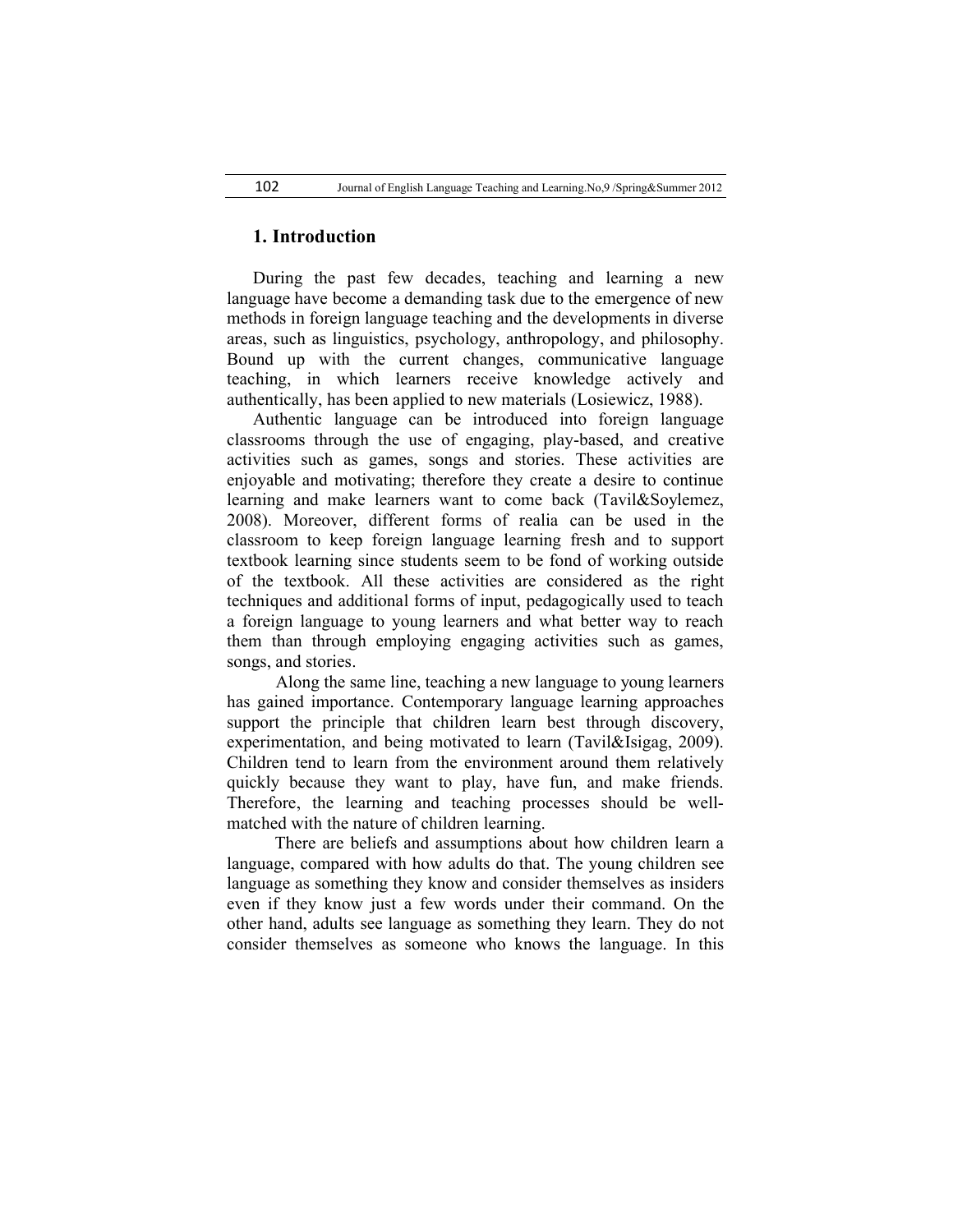way, they are always waiting to learn the language, wondering when they will be good enough to join in, and that puts them on the outside (Wray, 2008).

#### **1.1. Statement of the problem**

 One of the criticisms these days is that activities which have some elements of fun and are at the same time educational are not employed pedagogically in language classrooms, but merely used for the fun of it. Therefore, the problem here is that these instructional tools have not been properly assimilated into language classrooms, and they have been regarded mostly as fill-ins rather than pedagogical tools which can potentially improve language learning.

### **1.2. The Role of Games, Songs and Stories in Language Teaching/Learning**

Researchers in diverse fields including philosophy, psychology, history, and education reflect their perspectives on the definition of the term'game' in different ways, but all share the idea that there is a relationship between games and cognitive development (Mongillo, 2006). Vygotsky (1978) refers to game as a human social activity which is a major source of advancement. Several researchers (e.g., Bruner, 1983 andFromberg, 2002) have conducted investigations on the role of instructional games, especially on primary levels. These games sometimes enhance students' interest and motivation. In addition, making use of games in language teaching might help students to get closer to the target culture. It gives students the feeling and sense of enjoyment, energy and inclusiveness. Moreover, Prensky (2001) believes that games engage people as they motivate players to reach their goals, satisfy learners when winning, are fun through enjoyment, and generate the learners' creativity when trying to hit upon a solution.

There is a link between linguistics and musicology as songs possess both the communicative feature of language and the entertaining feature of music. Songs have rhythmic and melodic content representing a specific form of communication in a linguistic sense. Ayotte (2004) suggests that the use of songs in the foreign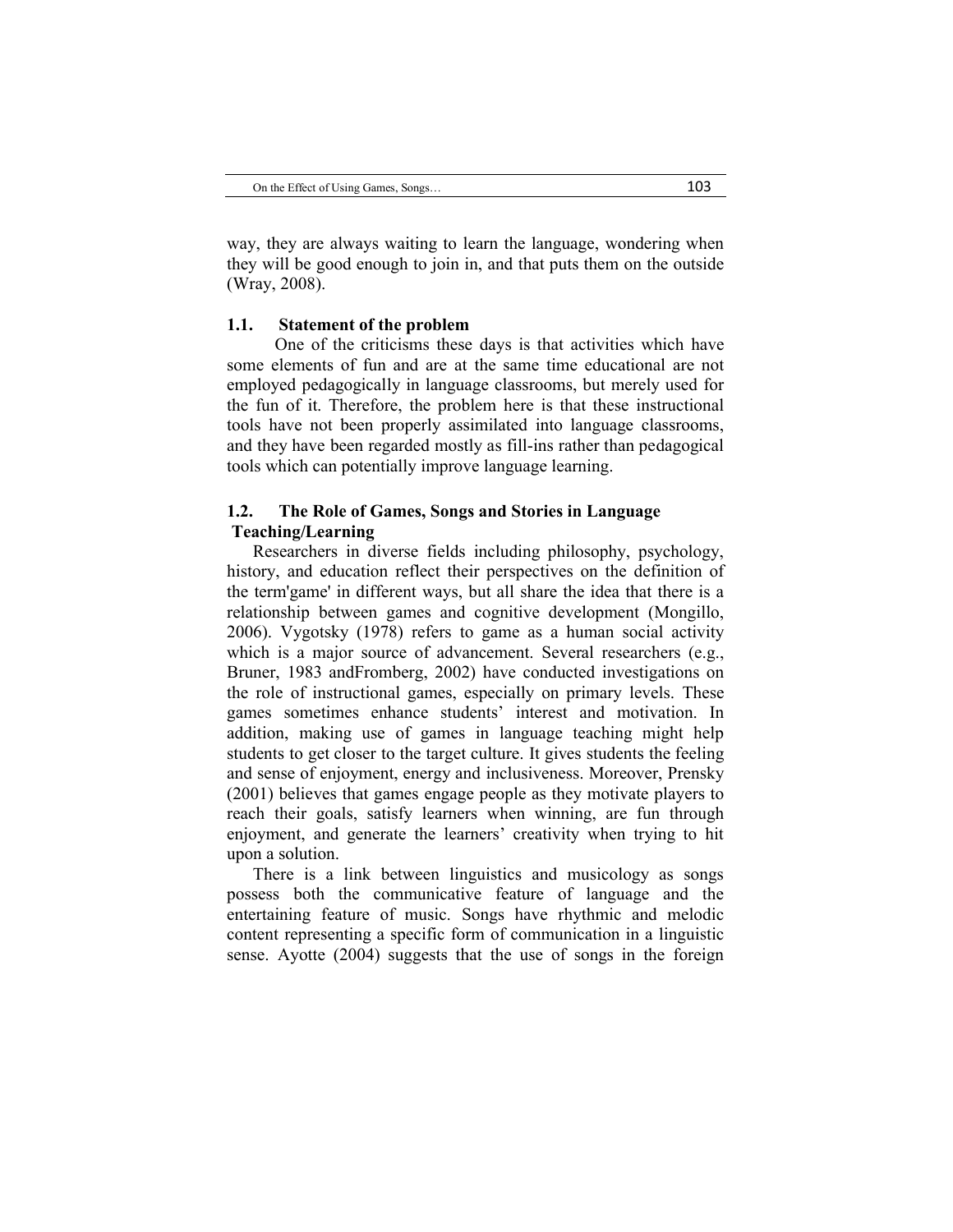language classrooms reflects the inherent rhythmic nature of life itself. Songs are considered as an effective tool in pedagogy as they create a relaxed atmosphere in which learners respond positively to the process of teaching (Clarks, 2007; Fonseca Mora, 2000; Kolb, 1996; Kramer, 2001; Murphey, 1990; andRixon, 2000).

 Another powerful instructional tool is story telling. It makes students familiar with the target culture, as individuals must relate and communicate with each other within cultural contexts. Stories provide a network of associations which allow children to connect their personal experiences to the outside-world (, , &Kamen, 2004). In the same direction, Casla, Poveda, Rujas, and Cuevas (2008) believe that children are exposed to the values, norms, restrictions, and expected behavior patterns through stories. Moreover, Tavil and Soylemez (2008) state that stories are helpful since they give the chance of participation to the students.

#### **1.3. Theoretical Framework of the Study**

The common thread throughout the theoretical framework of this study is the widespread belief that teaching and learning are shared social and cultural experiences. It has been mentioned that literacy and learning are above all social in nature and the study brings forth the Vygotskian theory of learning which focuses on the social construction of knowledge, and the dialogic and collaborative nature of language which leads to language development.

In addition to learning through social interaction and active construction of knowledge, the theory focuses on the fact that learners' group participation affects the act of communication. In line with the theory of constructivism, Vygotsky (1978) further proposed the notion of ZPD (zone of proximal development) which is the distance between the learner's existing developmental state and their potential one. Therefore, learners are able to do some activities that they have not yet learned, but are capable of doing with the assistance of other learners, more capable students, and adults. Games, songs, and stories all have a feature in common; that is, their social nature. In fact, all these activities are collective and cooperative activities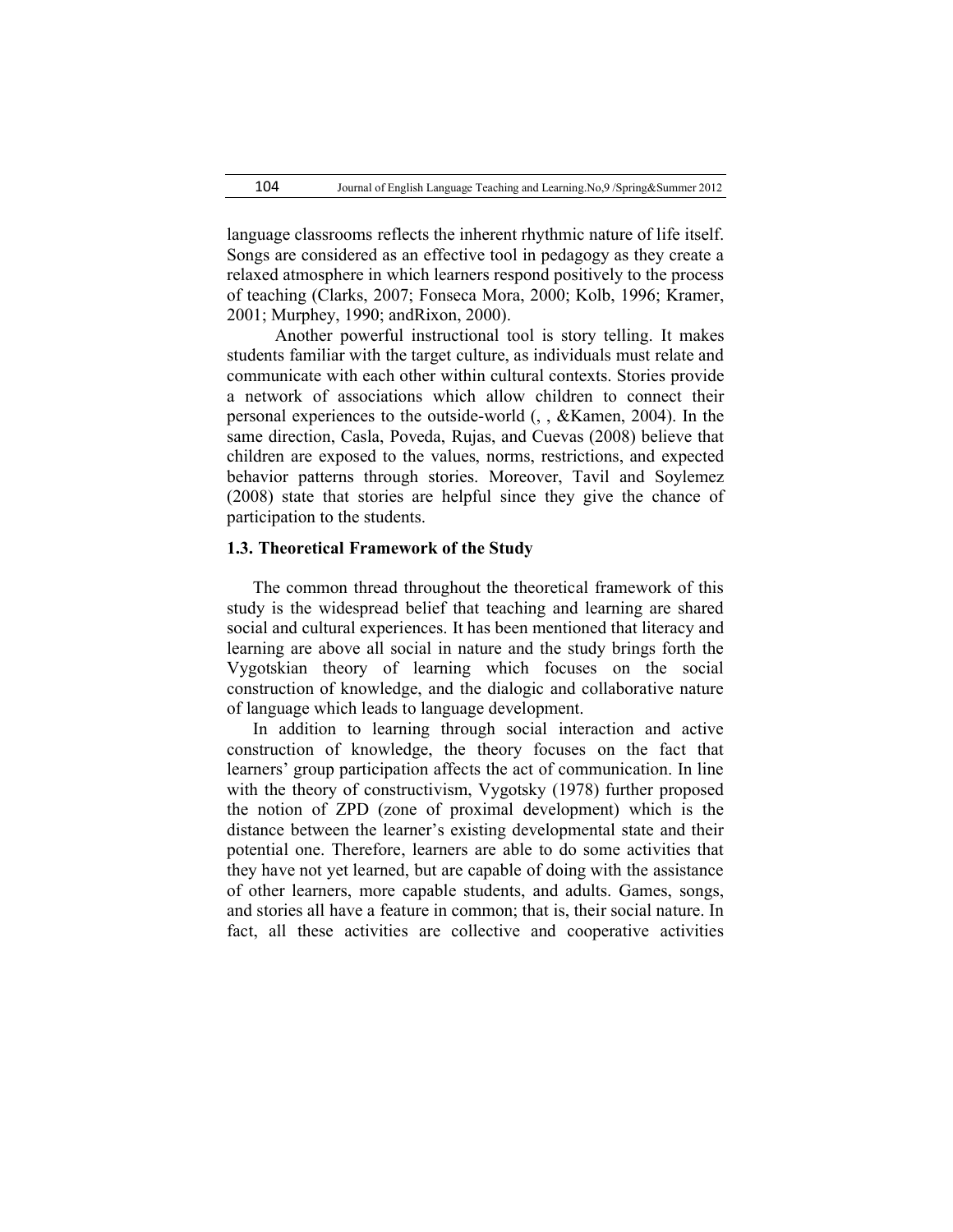requiring the coordinate efforts of a group of individuals who would like to learn something together.

#### **1.4. Significance of the study**

 As there is more concentration on traditional learning (Mongillo, 2006), it seems to be essential and at the same time helpful to develop curriculums based on constructivist beliefs. The study is significant as there has been little research on young learners' learning English as a foreign language and no research has been done on the simultaneous effect of using games, songs, and stories on students' language achievement.

#### **1.5. The Objective and Research Questions of the Study**

The objective of the study is to find out whether activities such as games, songs, and stories affect young language learners' achievement in learning English as a foreign language. The present study intends to investigate the extent to which these activities help students to reach a higher level of achievement in a different environment and its main purpose is to determine the influence of employing instructional games, songs, and stories on young learners. In line with the objective of the study, the following research questions are proposed:

- 1. Do games, songs, and stories significantly affect language achievement of young EFL learners?
- 2. If so, on what components and skills of language do they exert more effect?

#### **2. Literature Review**

Although there is a wealth of research on the cognitive and attitudinal effects of using authentic activities, such as instructional games, songs and stories to improve students' learning and quality of teaching, there is a dearth of research concerning the simultaneous effects of games, songs, and stories. The available literature denotes that there are positive outcomes from the application of instructional games, songs, and stories. In what follows ideas and studies indicating the effect of games, songs, and stories on language learning, especially in children will be provided.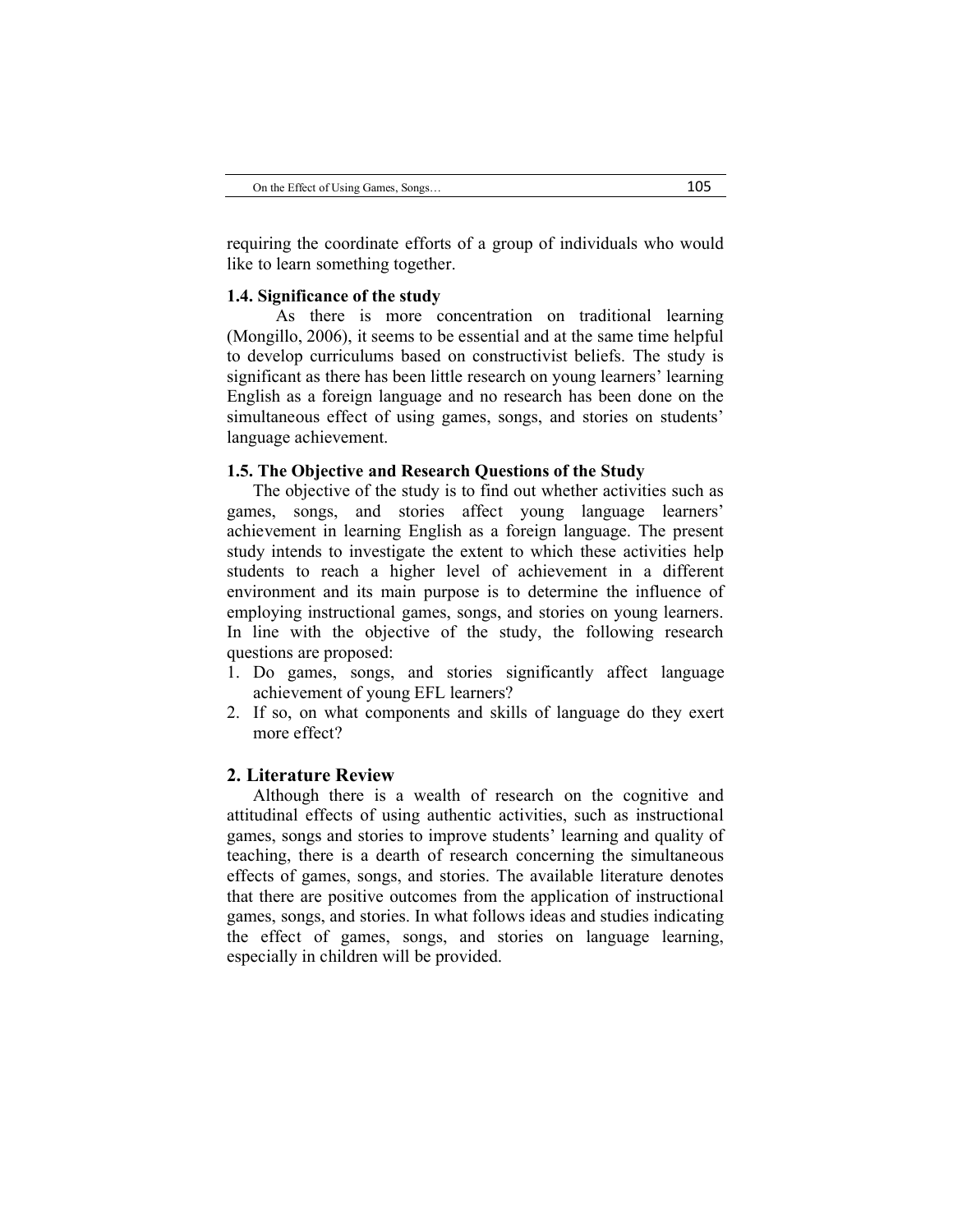# **2.1. Ideas about and Studies on the impact of games on language learning**

One of the advantages of applying games is that they help students improve all the skills: reading, writing, speaking, and listening (Wright, Betteridge, &Buckby, 1984). Moreover, Malouf (1988, cited in Mongillo, 2006) believes that instructional games facilitate learning and encourage learners to improve different skills. Cekaite and Aronsson (2005) consider language play as an instructional tool that is motivating and facilitative of L2 learning. Bruner (1983) also emphasizes the effectiveness of using games to develop learners' linguistic and cognitive abilities. Language which is used during game-plays is more like everyday language used for talking with friends or at home which is uncharacteristic of formal and standard classroom instruction. When learners get involved and are absorbed in game-plays, they do not wait to be called upon to answer, do not answer the questions in a rote fashion, or await others' approval for correct answers (Mongillo, 2006). Rustick (2007) has explicated the effects of grammar gaming on learners' writing skill. The author believes that the primary premise of grammar gaming is practice the already learnt concepts, not to simply have fun, nor is it a way to teach terminology or prescriptive grammatical rules. She also contends that learners must be encouraged to have fun with language as all learners deserve to experience that pleasure. A number of studies have also been conducted which show the positive effects of games on language learning. In what follows some of such studies will be reported.

Tavil and Isisag (2009) focused on teaching vocabulary to very young learners through games and songs. The 46 students under investigation were divided into two groups; group A received the instruction through games and for group B the teaching process was carried on through songs. A pre and a post test were administered to all students. Valid and reliable results were achieved in pre and post tests. The conclusion drawn from the work was that teaching vocabulary to young learners through games was more effective than other methods of vocabulary presentation.

Ajibade and Ndububa (2008) explored the effects of word games, culturally relevant songs, and stories on a group of students'  $(N=100)$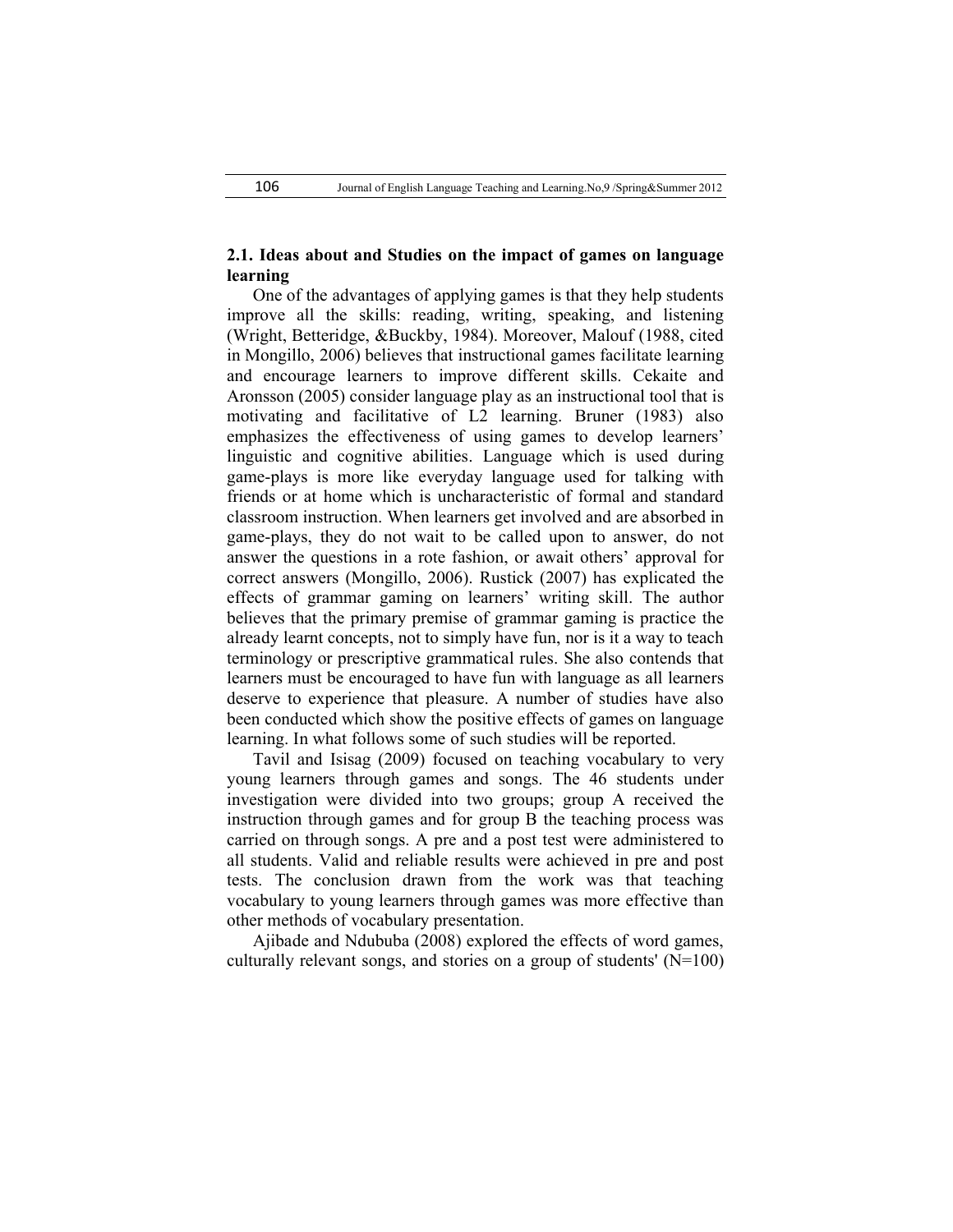motivation in a Nigerian English language class. A pre-test/post-test control group design was used and the students were randomly assigned to experimental and control groups. The analysis of the data revealed that use of word games and culturally relevant instructional activities was beneficial for these students, as they served as an effective motivational strategy that contributed to better performance in learning English.

Yip and Kwan (2006) conducted a study on the effectiveness of using vocabulary sites and they compared sites which included games to sites which included activity-based learning. Through implementing games, they engaged learners, who were tired of rote learning of vocabulary, in the learning process. The subjects were graded as homogeneous before treatment. Three teachers were involved in the study, each teaching one class in the control group and one class in the experimental group to reduce any potential impact on the learning outcome due to the varying teaching styles of different teachers. The results show that learners playing games tend to learn better, retain words for a longer period, and retrieve more words than those learning through activity-based approach.

Cekaite and Aronsson (2005) illustrated the need to integrate language play in L2 learning. The work is based on analysis of children's language play in spontaneous contexts. The data were collected in a Swedish school comprised of seven to nine-year old beginning learners, who had recently arrived in Sweden. The class met five days a week, four to six hours a day. During the lessons, children's spontaneous involvement was encouraged. At the completion of the study, they found that language play not only encourages students to expand their vocabulary but it also provides situations for authentic language use. In conclusion, the results suggested the cooperated aspects of language play, how language play is a collaborative issue, initiated by learners themselves.

### **2.2. Ideas about and studies on the impact of songs on language learning**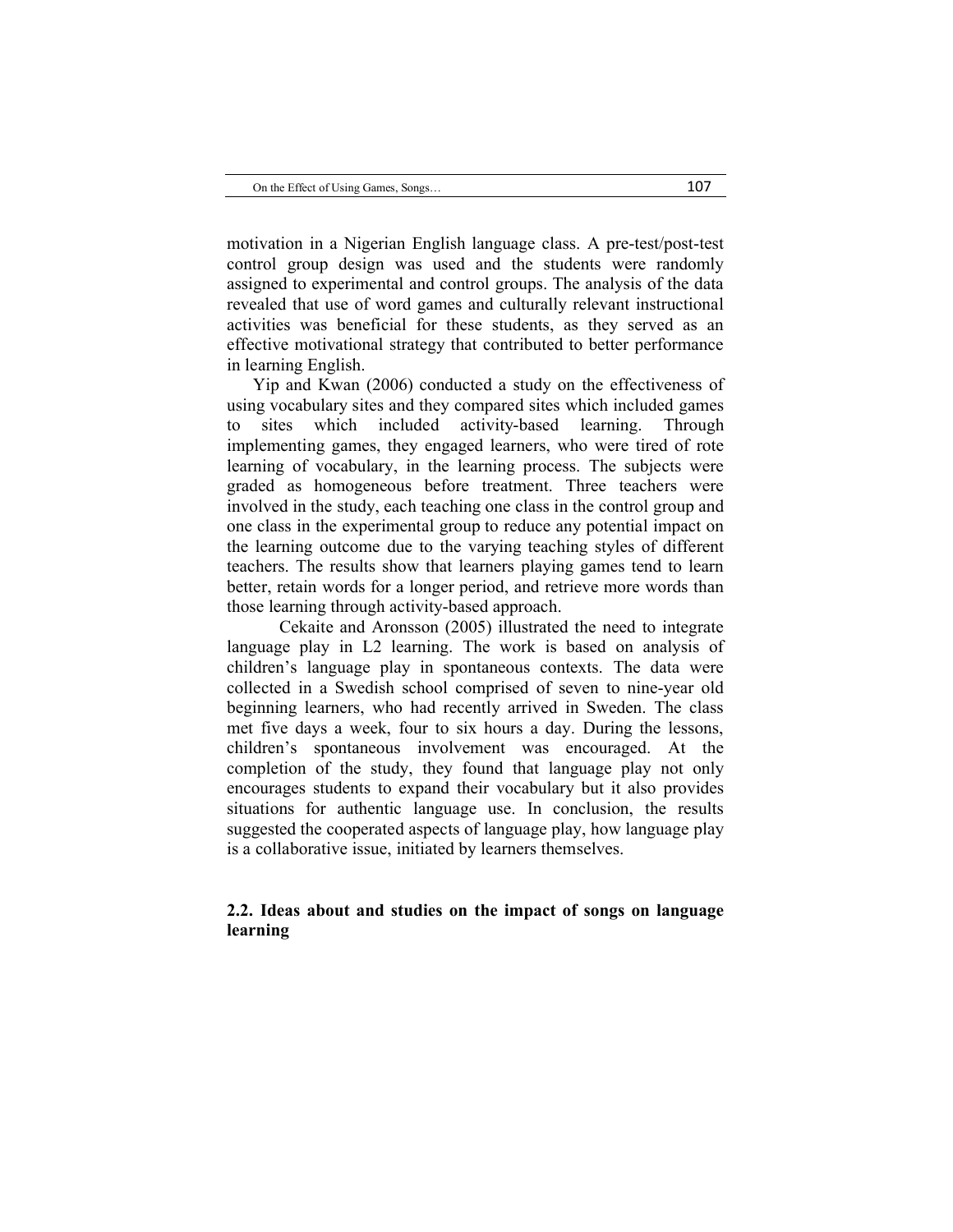The addition of melody in songs facilitates learning and music helps learners develop cognitive skills and at the same time improves their language skills. Children learn language appreciation, rhyme and vocabulary use through singing songs (Yuliana, 2003).Yuliana (2003) further claims that singing a song is considered a pleasing achievement by learners and since the words are repeated several times, they are easily memorized. Another inherent characteristic of songs is that they are learned by heart, leading to children's linguistic development. Similarly, Fonseca Mora (2000) highlights the influence of music which serves as a catalyst for the process of language learning since music lowers the learners' affective filter and provides students with an atmosphere in which they can relax and enjoy the language learning process. Freshwater, Sherwood, and Mbugua (2008) suggestthe use of music and physical play to show children the value of learning and to promote meaningful learning. The researchers concluded that through music and movement children's emotions, language mastery, energy, pride, and self-esteem can be developed. Kramer (2001) and Nuessel and Cicogna (1991) discussed the association of songs to Krashen and Terrell's (1983, cited in Ayotte, 2004) Input Hypothesis. The hypothesis indicates that the input must be comprehensible enough to lead to learners' language acquisition and the development of their linguistic competency. Kramer (2001) and Nuessel and Cicogna (1991) believe that learners can understand vocabulary and grammar in a context where songs serve as a sort of comprehensible input. Booth (2001) believes that children can be introduced to new vocabulary, word patterns, word sequences, and phonemes through repetitions in songs. Regarding the impact of songs on language learning, some studies have been conducted which show this effect. What follows contains a report of some of such studies. Ayotte (2004) did an experimental study on two groups of third and

forth semester college learners studying French to investigate whether using educational songs affects grammar acquisition, specifically the acquisition of verb forms. He used five songs each focusing on one specific verb form- present, past, future, imperfect, and conditional. Learners' grammatical accuracy was evaluated through comparing the results of an immediate and a delayed post-test. It was found that the experimental group who listened to songs outperformed the control group on present, future, and conditional verb forms with more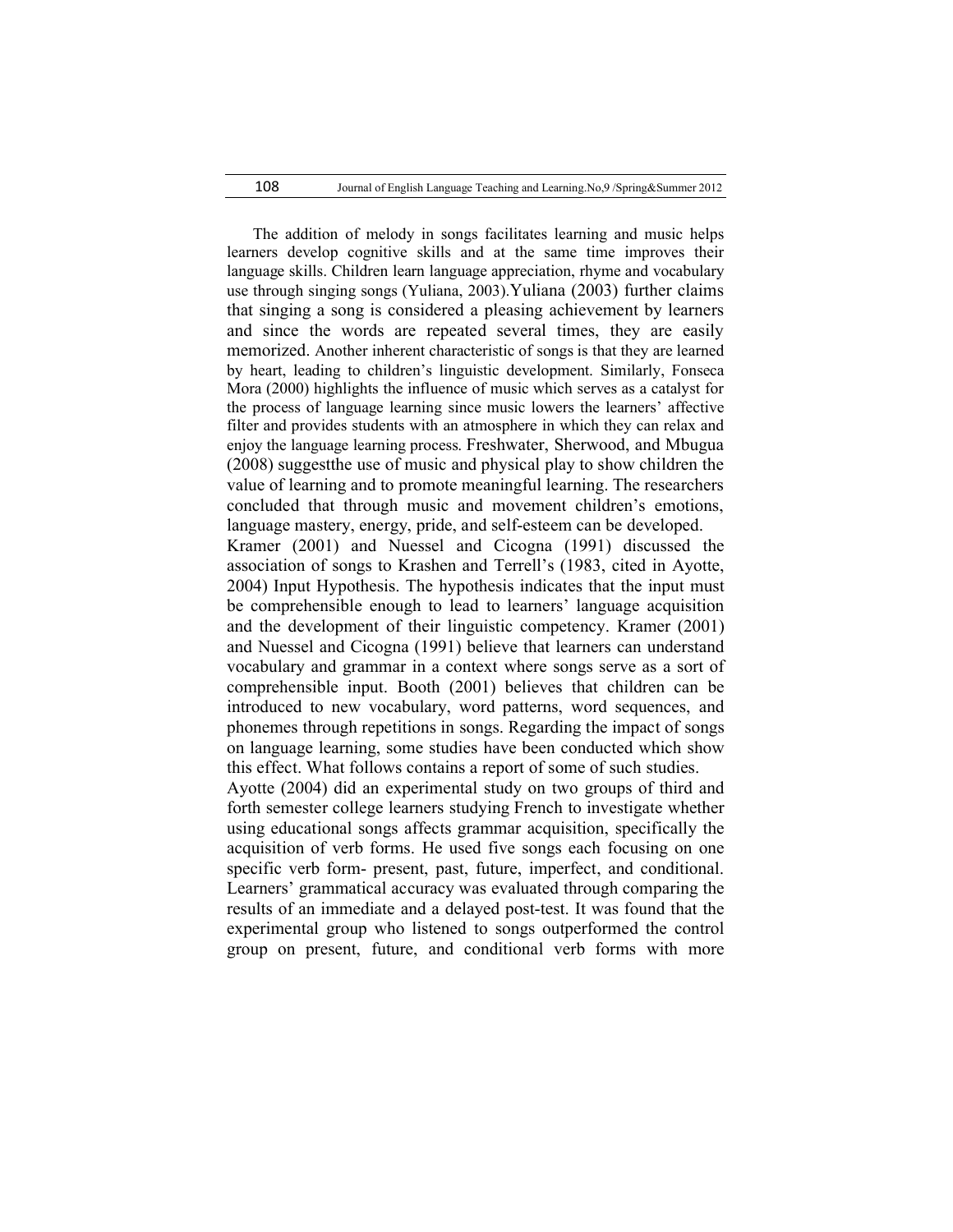grammatical accuracy on the immediate post-test, while on the delayed post-test they outdid the other group on present and conditional verb forms.

Fisher (2001) conducted a study on the effectiveness of using songs and their influence on 80 students studying in kindergarten and first grade of a bilingual school. The students were divided into four groups, two of which received instruction through a great deal of songs while the other two did not. The results of the study proved that the experimental groups outperformed the control groups over a 19 month period of instruction.

Lowe (1998) illustrated the impact of songs on second grade French immersion students in New Brunswick. The only difference between the control and the experimental group is 15-minute instruction each session through the integration of songs. The researcher concluded that the experimental group outperformed the control group on vocabulary, grammar, and rhythmic patterns and the students were motivated by the songs' inclusion.

Murphey (1990) put forward the idea that songs are effective tools in education. He conducted a study on 49 students who had all experienced the song-stuck-in-my-head phenomenon in some language. Analysis of the results showed that first the melody and then the lyrics from the songs get stuck and stored in memory until needed for a specific context. Therefore, he believes that songs positively influence learners' long and short-term memory.

## **2.3. Ideas about and studies on the impact of stories on language learning**

Tavil and Soylemez (2008) state that employing stories in the classroom helps learners to appreciate reading as an enjoyable activity. They add that stories are helpful since they give the chance of participation to the students and they are effective means of instruction as long as students can identify themselves with the characters in an atmosphere with low anxiety to assist the child to build up his confidence in such a non-threatening atmosphere. The researchers suggest that story telling can develop learners' intellect through diverse activities such as sequencing, ordering, and making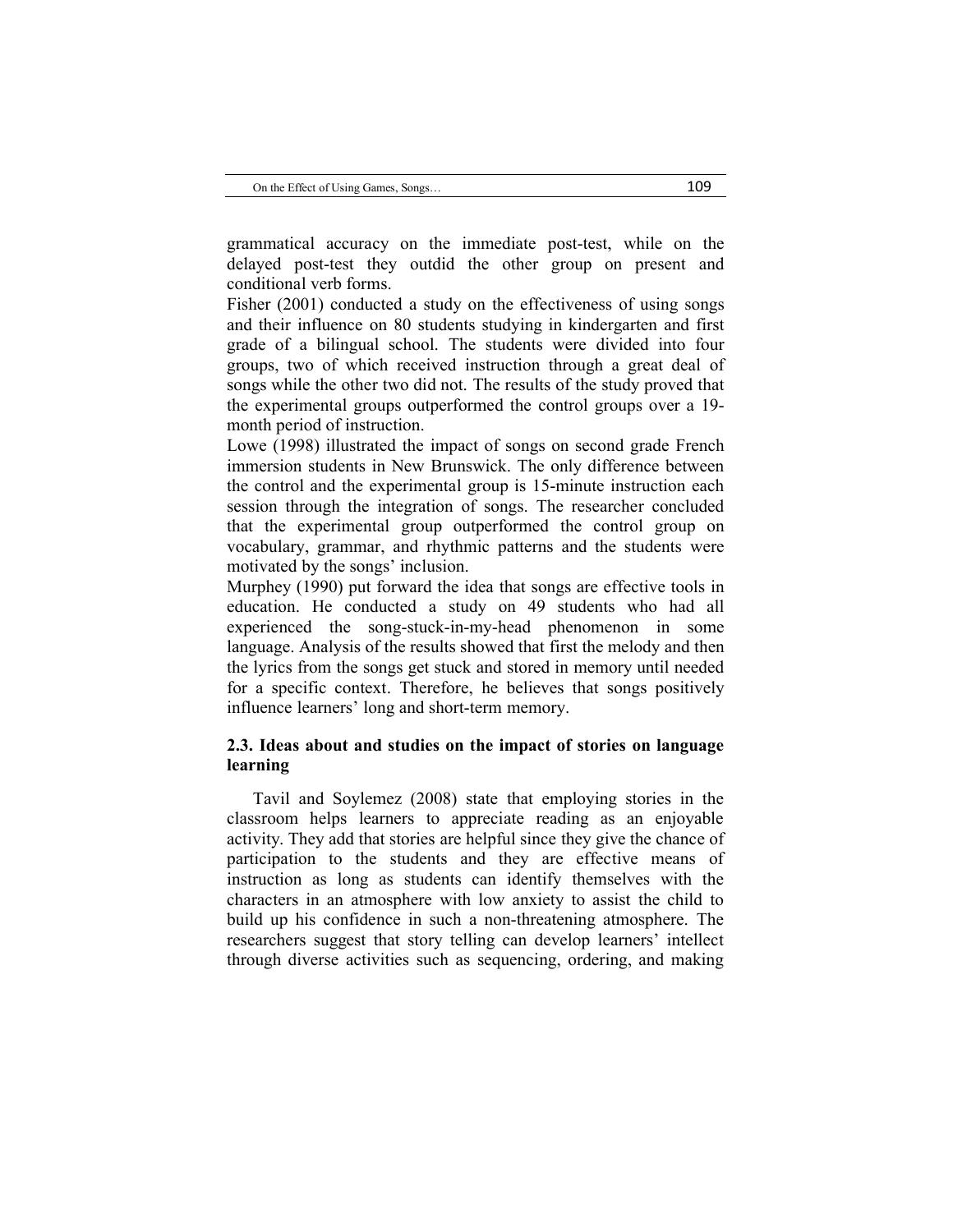predictions. They believe that students' learning can be enriched through fun and motivating stories which help them develop positive attitude towards foreign language learning. With respect to the impact of telling stories on language learning, there are some studies which indicate this effect. A report of some of such studies is provided below.

Tavil and Soylemez (2008) carried out a study on the effectiveness of storytelling as a means of vocabulary teaching to very young learners. While words are best learned in context, stories might be an appropriate pick as they contextualize the words in a repetitive fashion. The researchers wanted to find out whether words presented to 12 five-year old learners through stories are recognized at the recognition level or not. The data collection instrument used in the study was pre-post tests. They made use of a "point to" test as students are not literate in their mother tongue. A story was told to them for three weeks and at the end of the study it was found that all of them had learned the words at recognition level and even four of them were also able to produce the words.

Viggiano (2003) employed an action research method on the effectiveness of telling stories to students, involving four classroom teachers and their students in the study. Over the treatment period, she found that story telling can be a powerful form of meaning making and a helpful teaching tool. To better prepare the learners academically and emotionally, the teachers taught within a framework that was comprehensible for the learners, based on their cultural background. The researcher found that narrative story telling could help Latino immigrant students connect their original culture to their new American culture by tapping their imagination.

As can be seen, based on the literature review presented above, many studies have been conducted tackling the issue of games, songs, and stories and their effects on language learning and teaching. However, there seems to be a dearth of study attempting to find out the simultaneous effects of such instructional tools on language learning in children, especially in an EFL context such as Iran. Therefore, the present study seeks to work on the influence of these three pedagogical tools as effective factors on young learners' language achievement.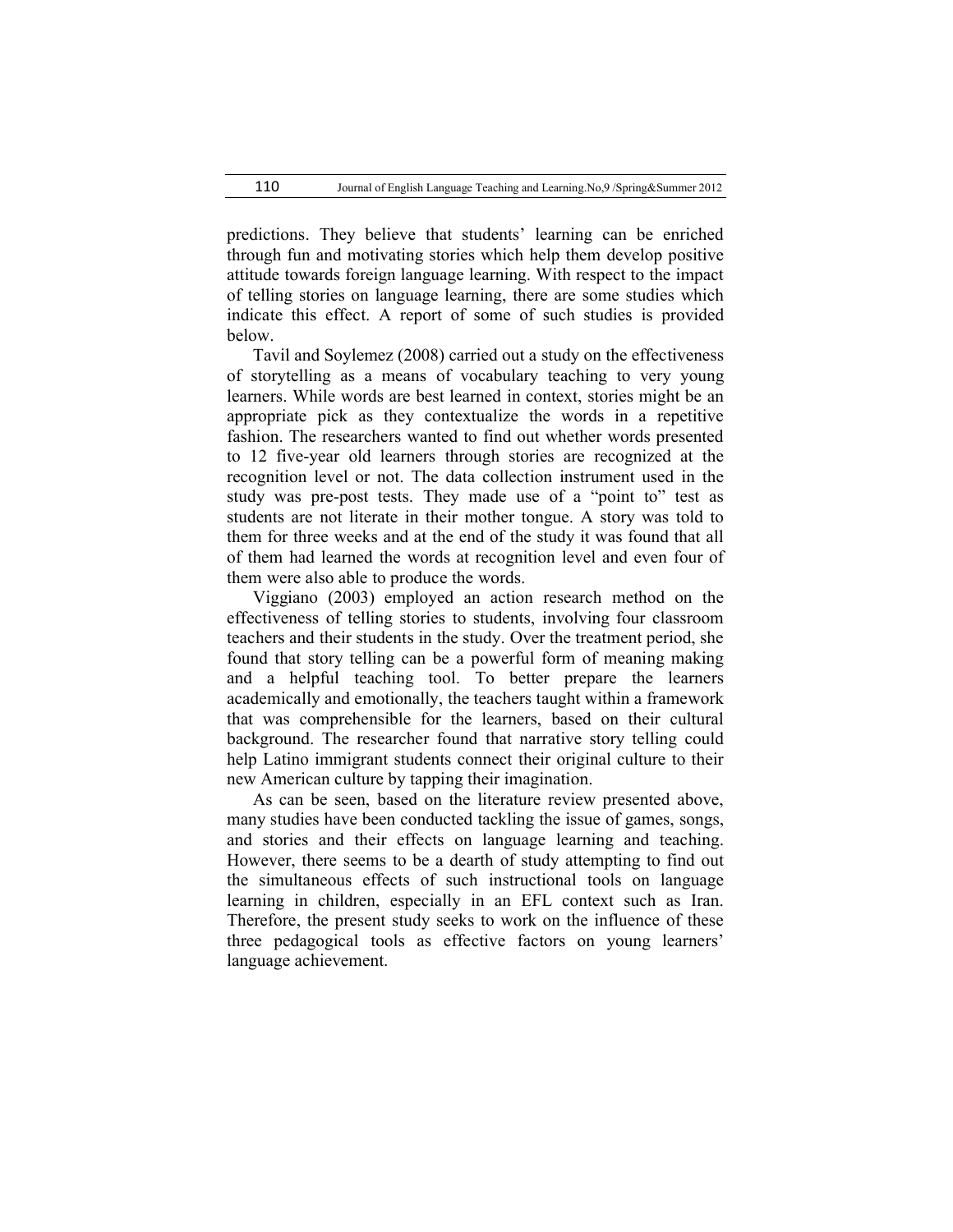## **3. Method 3.1. Participants**

The total number of students participating in this study was 65 female students enrolled at Navid English Language Institute in Shiraz, Iran. All the participants, being selected through availability sampling, were exposed to the same material, *Let's Go 2*, being taught by one of the researchers. Since the number of students in each class of the institute was not large enough, initially two intact classes were assigned to the experimental group and two to the control group to have enough number of participants for the study. However, because what was done in both the two control groups and the two experimental groups was completely similar, it was finally decided to treat the experimental groups  $(N=30)$  and control groups  $(N=35)$  as two large groups. Learners ranged in age from 11-13, and represented a variety of social, economic, and cultural backgrounds.

## **3. Instruments**

In this study, a pre-post test and a pre-post interview were used as data collection instruments with the purpose of finding out the students' homogeneity, and determining how much students had gained at the end of the treatment.

### **3.2.1. The achievement test**

The pre- and the post-tests were the same to reach valid and reliable results and the aim was to determine how much the participants had achieved after the treatment. The pre-test was administered to both groups unexpectedly in the first session of the course. The test included 50 items: listening (15 items), vocabulary and grammar (27 items) and writing (8 items). The full score for the test was 100

## **3.2.2. Interview**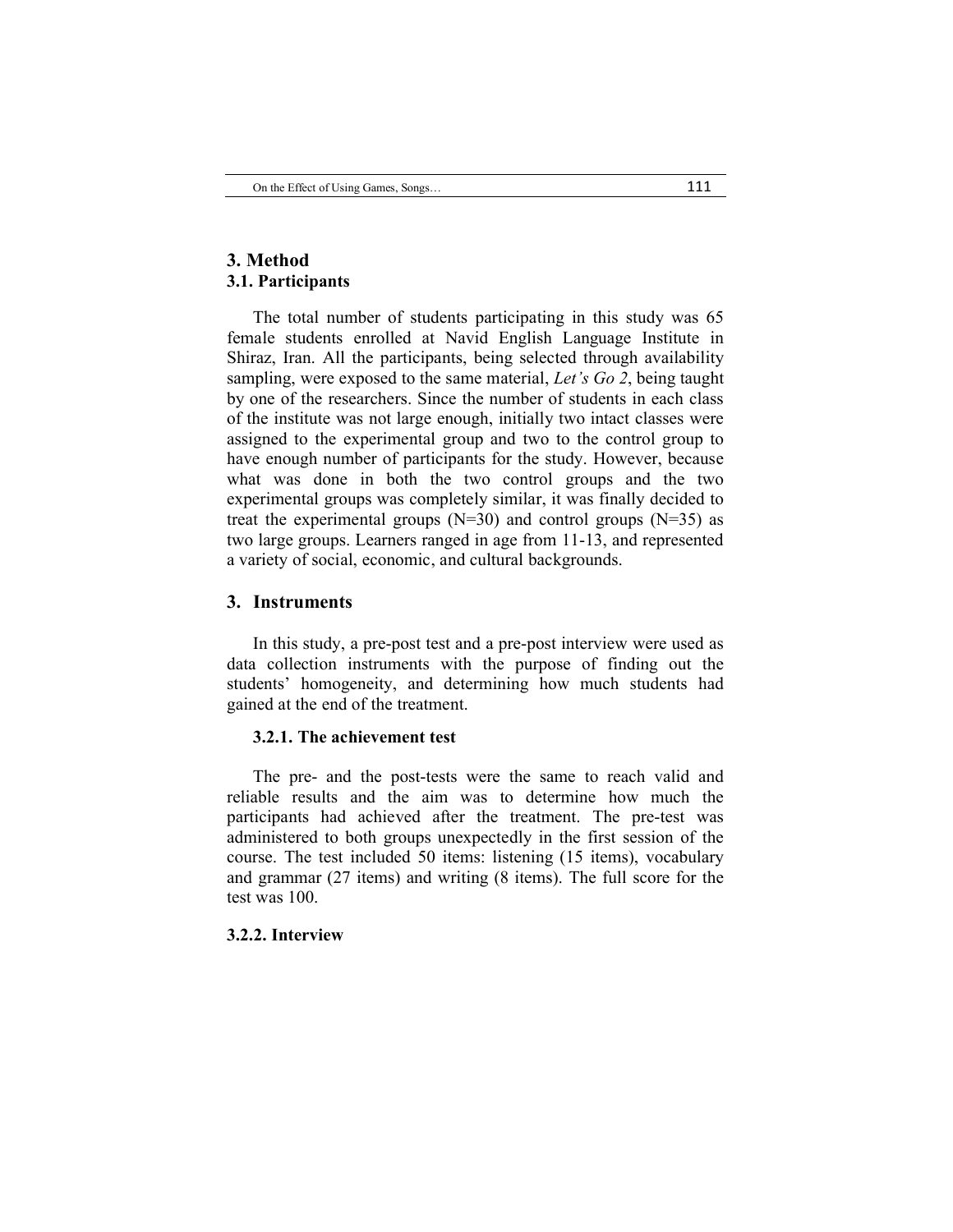The interview was also the same to achieve reliable and valid results and the pre-treatment interview was applied in the first session. The interview included 10 open-ended items and the full score was 100. The interview items were all designed to be related to the topics focused in students' book. And the interviewer did her best to run the interview as authentically as possible to help the students feel they are just talking to her not answering a series of questions based on which to be scored later.

In order to see whether or not the test administered to the participants was reliable and valid, a number of measures were taken. The reliability of the test was estimated using Alpha Cronbachcoeficient after being administered as a pre-test to both groups. The index obtained was .91 revealing that the test was a reliable measure. As for validity, the content and criterion-referenced validity of the test was measured through the following procedures. The test was shown to a number of English teachers who had taught the book used in the study, and they unanimously stated that it was a good test with respect to its content for the students participating in the study. Since no standard test of proficiency for the young learners at this level was available to be correlated with the constructed test, to have a numerical index of validity, the researchers assigned a score to each student at the end of the study and correlated these scores with their scores on the post-test.Here, the researchers' subjective judgment of the students' overall proficiency or performance was employed as a criterion (Farhady, *et al*., 1994). The correlation coefficient obtained was .82 proving the test as a valid test. With respect to the reliability of the pre- and post-treatment interviews, the recorded voices of the participants were carefully listened to and rated once by one of the researchers and once by two of them individually and the obtained indexes of intra-rater and inter-rater reliability were .89, and .85, respectively.

#### **3.3. Data collection procedure**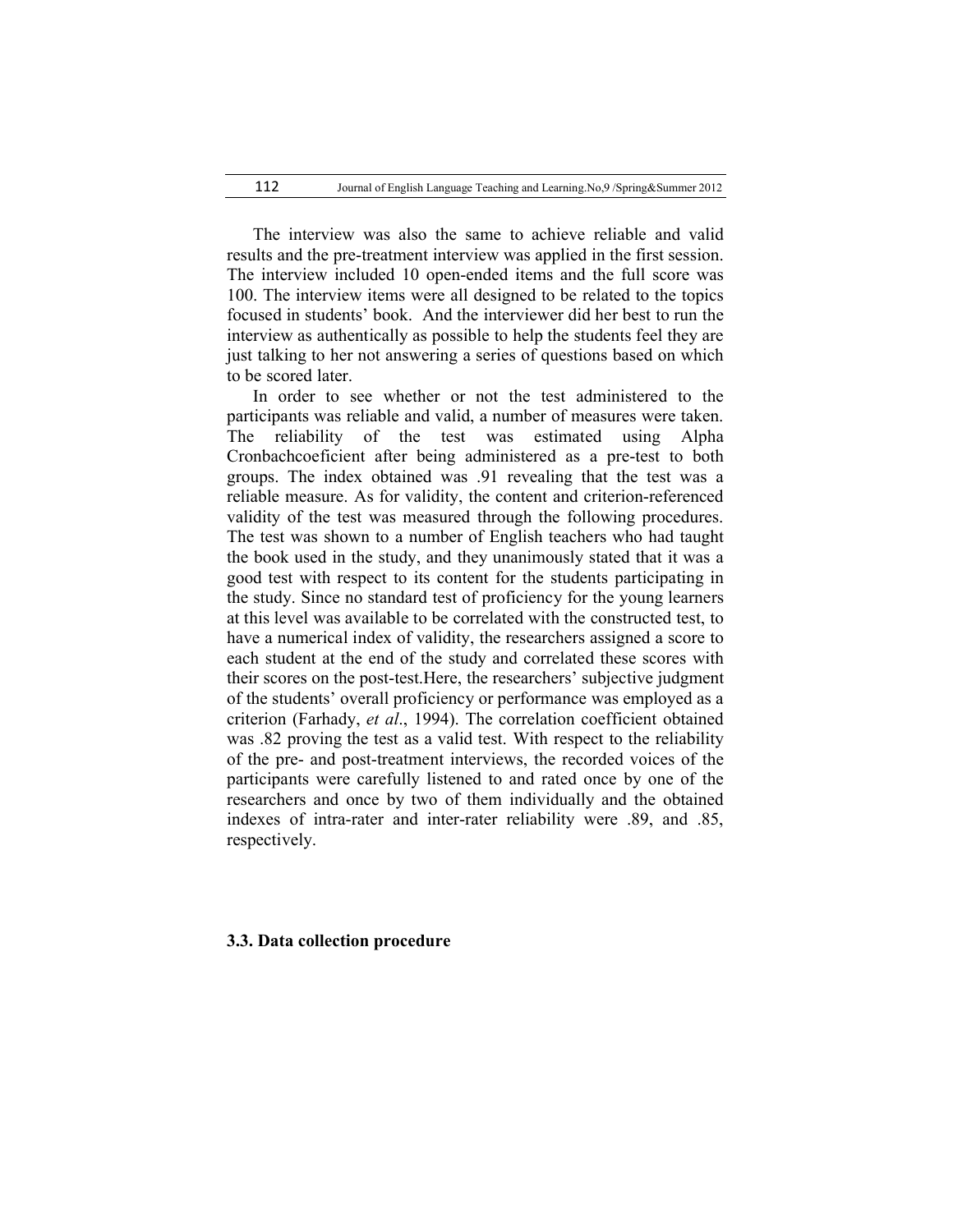Over the course of this study, the data were collected through a pre-achievement test, pre-treatment interview, treatment, postachievement test and post-treatment interview. The length of the study was 10 weeks. The classes met twice per week for two hours. Some effective pedagogical tools were applied as both teaching tools through which the experimental group was taughtandas a sort of supplementary material through which the issues were practiced, reviewed, and reinforced. The aim of the study was to determine whether the young learners in the experimental group could achieve a higher level of performance through the application of pedagogical games, songs, and stories, compared to the ones who were taught without the employment of these instructional tools.

The first session began with the pre-test and the pre-treatment interview. All the participants were required to take the test in class prior to any implementation of the treatment in the same amount of time under the supervision of the researchers. While taking the test, as students had not practiced the issues included in the test, they constantly complained about its difficulty. To ensure that students would not give more attention than they should to the items in the pretest, no mention was made of the subsequent administration of the test as a post-test, and the researchers did not provide any feedback to the students on the test items. The interview was also administered in the same session. Students were interviewed one by one and their voices were recorded. After the administration of the pre-test and the pretreatment interview, the treatment started from the second session.

As mentioned before, one of the two classes was assigned to Group A (Experimental Group) and the other one to Group B (Control Group). The experimental group received instruction through the application of some instructional games, songs and stories, while the control group did not. These instructional tools were used to both teach and at times to reinforce what had been taught. One of the researchers implemented 20 instructional games, 10 songs, and 5 stories during the study.

*Games:* In selecting the games, their level of appropriateness was taken into account. They all were matched to the vocabulary and the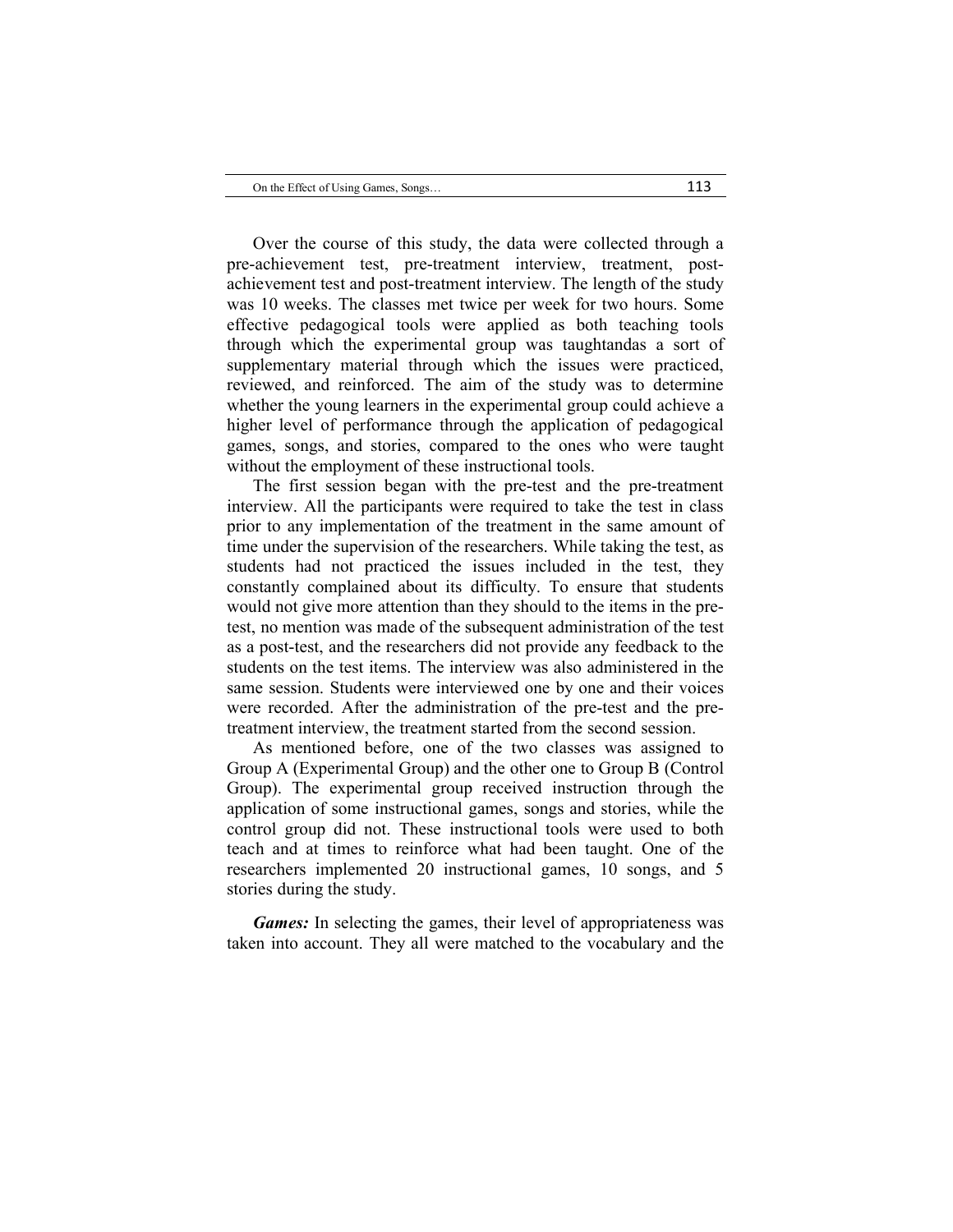grammatical structures of the book. i.e., *Let's Go 2*. During the study, learners did the tasks in an interactive fashion which was supervised by the researchers. The games used in the study were applied to reinforce and recycle the new vocabulary and also to practice grammatical structures. They were assigned to students both individually and in groups. The games were mostly done within a time-limit, in a competitive fashion, and were put to discussion after task completion.

*Songs:*The songs were played and presented by the researchers at first and then sung together with the students twice. All the students participated in singing the songs. The aim of employing the songs was to both teach and practice the vocabulary items and grammatical structures already taught. The distinguishing factor between the two groups was the absence of songs in the control group. For the experimental group, each song was played 3 times, based on the three steps of presentation, practice, and production. The first time, the students only listened to the song. The second time, they were given the lyrics, available in their books. They did the actions and pointed to the pictures according to the content of each song and finally sang the song when they felt ready enough.

*Stories:* The stories employed in the study were aligned with the concepts found in the book. Some essential vocabularies were taught to the students prior to telling the stories. During the first presentation, students were quiet. For the second presentation, they participated by producing vocabulary items or the related sentences to which the researchers were pointing. In the third presentation, they willingly participated by retelling the story as much as they could remember. The aim of the three presentations was to involve the students in the story in order to help them recognize and produce the vocabulary items, grammatical structures and the theme of the story in the context. Then, they were asked to do a number of post-story tasks such as answering some comprehension questions in the form of true/false items, matching items, etc. in groups of three or four. The researchers reviewed the story the following session and asked the students some questions to recycle the grammatical structures and vocabulary items covered in the preceding session.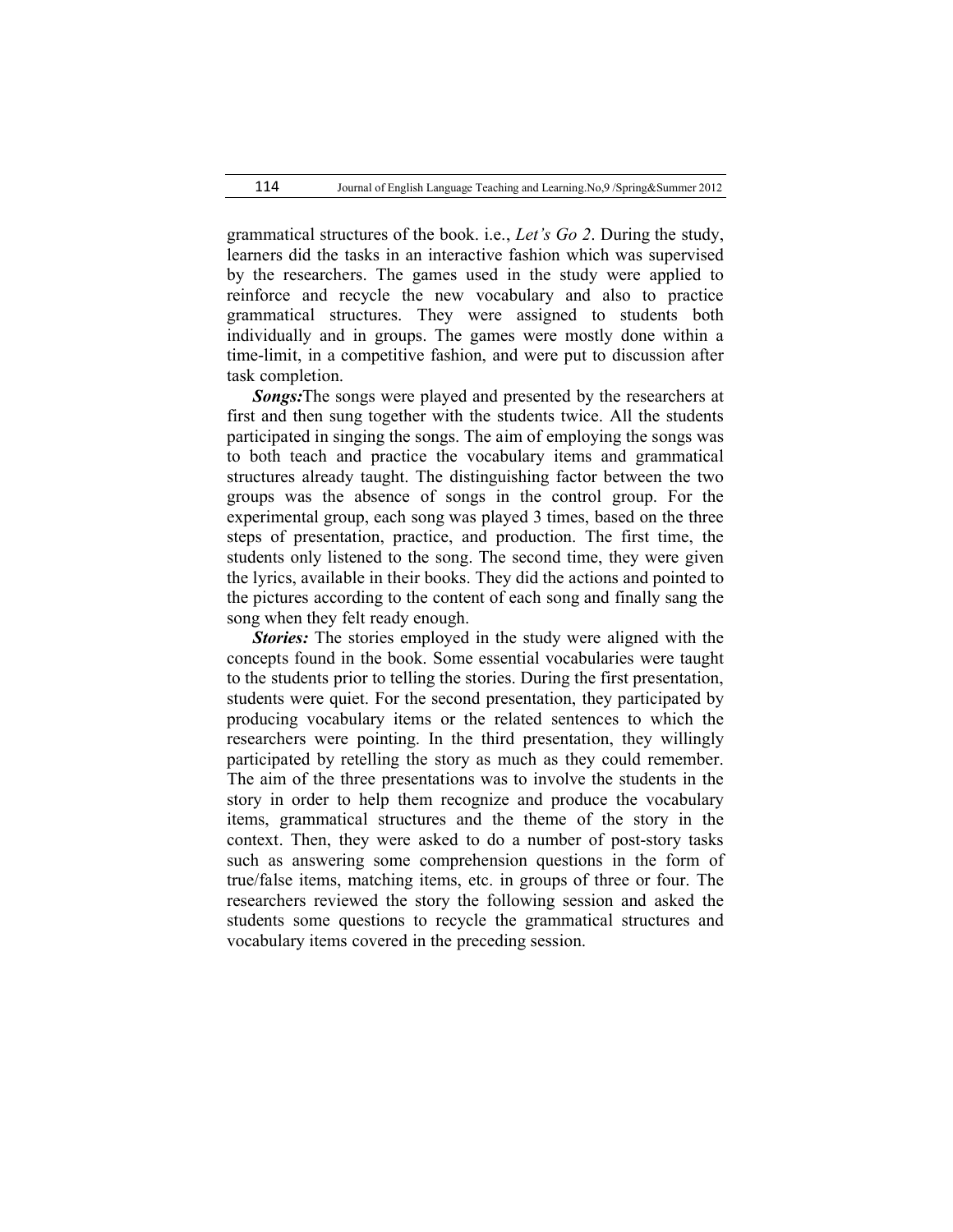Finally, the post-test and the post-treatment interview were administered in the final session.

#### **3.4 Data Analysis**

To carry out the statistical analyses, SPSS 16 was used. After the required data were collected, the appropriate statistical methods were used as follows:

1. Independent samples t-tests were run to find out the effectiveness of the treatment between the experimental and the control group in terms of the oral and the written test. The same analysis was done to ensure the homogeneity of the learners before the treatment.

2. A paired samples t-test was also employed to find out the within-group differences after the treatment.

## **4. Results and Discussion**

What follows presents the results and discusses the findings obtained from the analyses of data based on the research questions mentioned before.

### **4.1. Results**

## **4.1.1. Measuring the learners' achievement and speaking ability before treatment**

As stated earlier, in order to begin the study, the researchers administered a pre-test and an interview to make sure that there was not any significant difference between the two groups before the treatment. The descriptive statistics of the pre-test appears in the following table.

**Table 1.***Descriptive Statistics of the Pre-Test*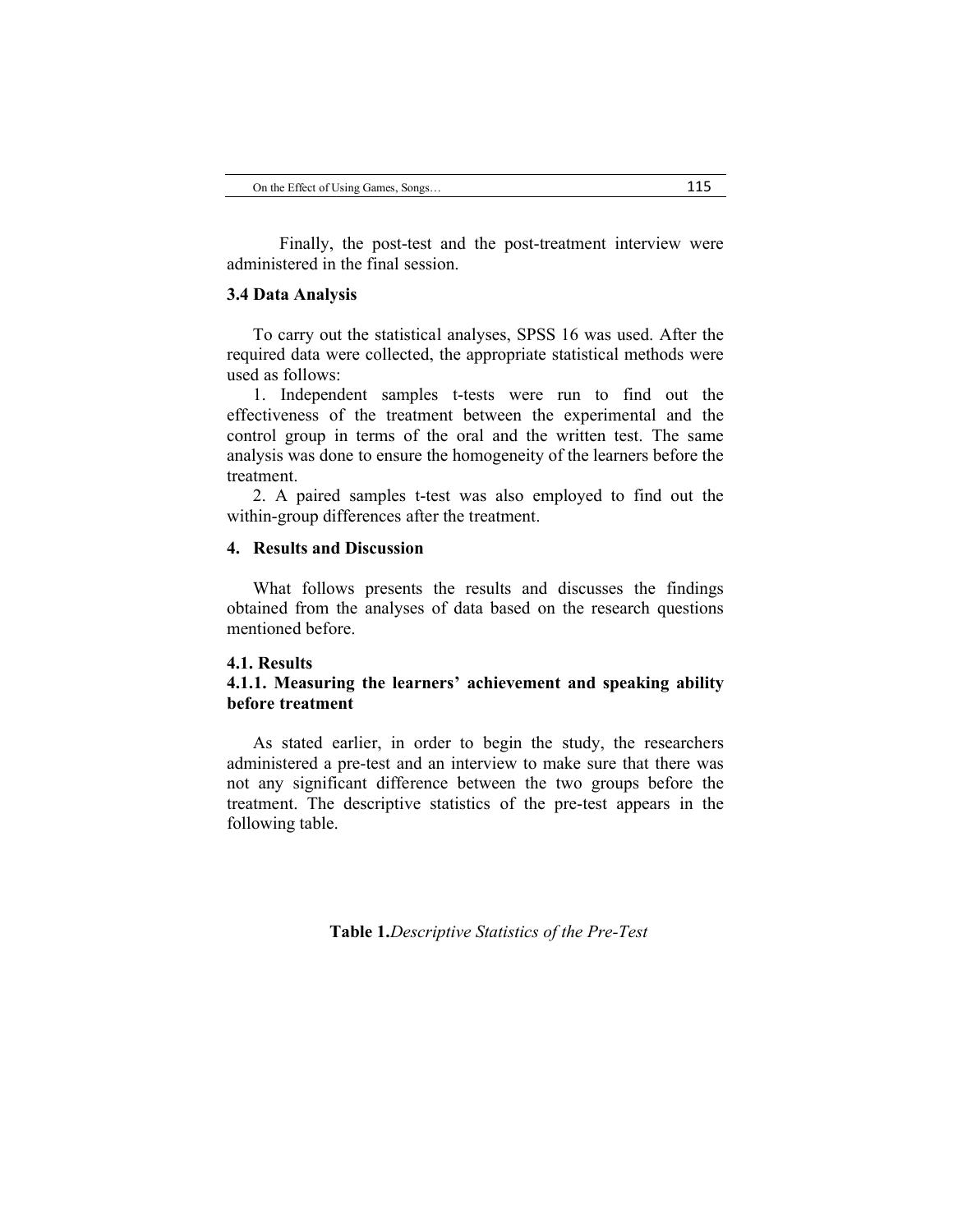|                            | Class        |    | Mean    | Std. Deviation | Mean<br>difference |
|----------------------------|--------------|----|---------|----------------|--------------------|
| Pre-test of<br>achievement | Experimental | 30 | 66.5000 | 11.30          | 2.92               |
|                            | Control      | 35 | 63.5758 | 10.04064       |                    |

As shown in the above table, the mean of the students in the experimental group is 66.5, whereas that of the control group is 63.5. To see if the mean difference (2.9) between the two groups is significant, an independent samples t-test was run.

|                         |                                | F    | $\mathbf T$ | Df           | Sig.(2tai<br>led) |
|-------------------------|--------------------------------|------|-------------|--------------|-------------------|
| Pre-test of achievement | Equal variances<br>assumed     | .357 | 1.088       | 61           | .281              |
|                         | Equal variances not<br>assumed |      |             | 1.076 58.333 | .284              |

**Table 2.***Independent Samples T-Test of the Pre-Test*

The results from Table 2 reveal that the mean difference between the experimental and control groups is not significant (0.2). Therefore, the two groups did not differ significantly in their performance in the pre-test.

The second test, namely, the one which tapped the speaking ability of the participants through interview was also conducted. The following table presents the descriptive statistics of the test.

|                      | Class               | N  | Mean    | Std.<br>Deviation | Std.<br>Error Mean | Mean<br>Difference |
|----------------------|---------------------|----|---------|-------------------|--------------------|--------------------|
| <b>Pre-interview</b> | <b>Experimental</b> | 30 | 45.0000 | 7.42781           | 1.35613            |                    |
|                      | Control             | 35 | 44.8485 | 5.92727           | 1.03181            | .15152             |

**Table 3.***Descriptive statistics (pre-treatment interview)*

As seen in the above table, there is a slight difference in the mean score of the experimental and control groups (0.15) in their pretreatment interview. To find whether this difference is statistically significant, an independent samples t-test was run, the result of which is shown in Table 4 below.

**Table 4**.*Independent Samples T-Test (Pre-Treatment Interview)*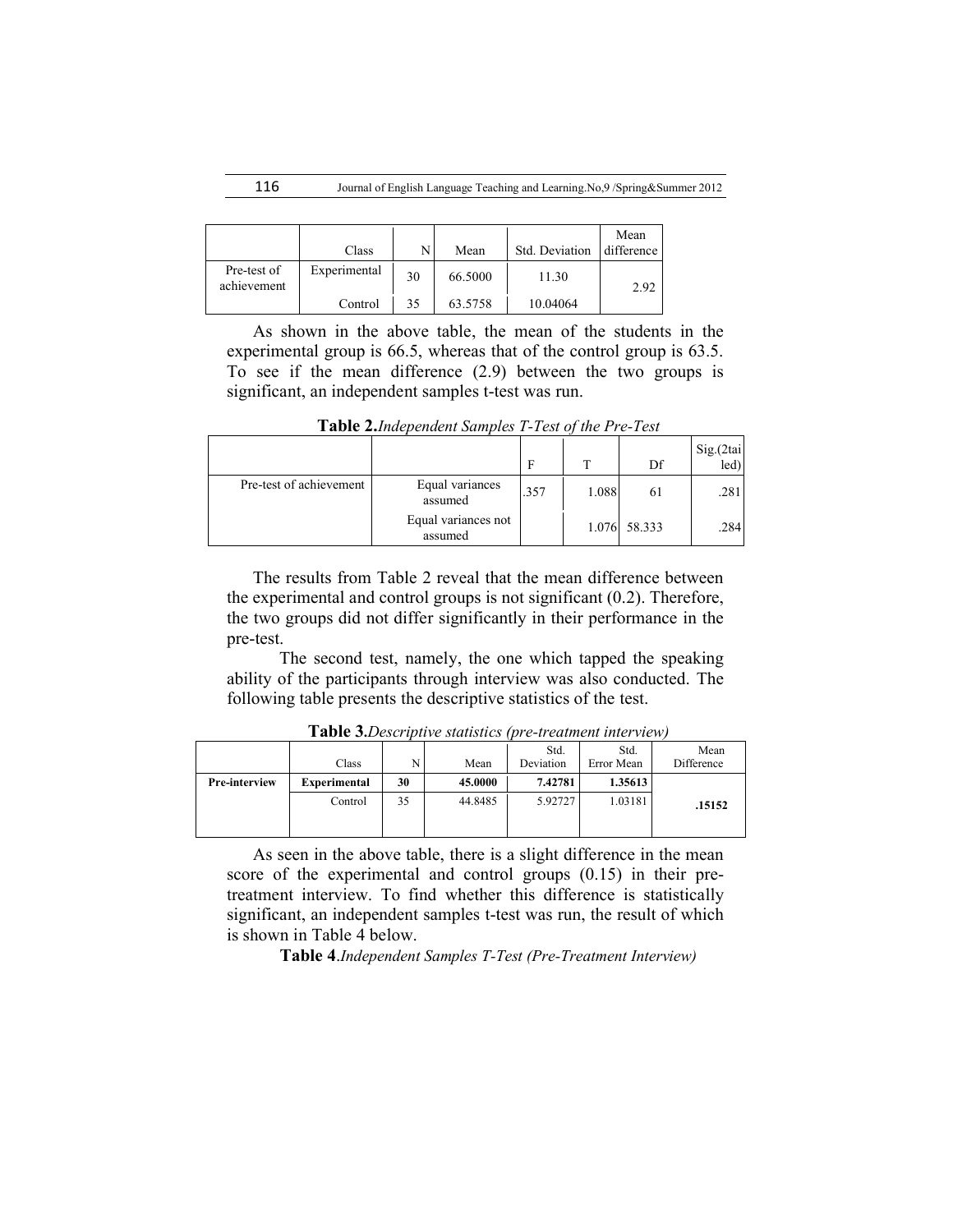|                   |                                | F     |      | Df     | Sig. (2-<br>tailed) |
|-------------------|--------------------------------|-------|------|--------|---------------------|
| Pre-<br>interview | Equal variances<br>assumed     | 1.275 | .090 | 61     | .929                |
|                   | Equal variances not<br>assumed |       | .082 | 55.453 | .929                |

As shown in Table 4, the results obtained from the independent samples t-test indicate that the mean difference between the two groups is not significant (0.9), which reveals that the two groups did not differ significantly in their performance on the pre-treatment interview.

## **4.1.2. Measuring the learners' achievement and speaking ability after treatment**

As mentioned before, the same tests were administered as the post-test of achievement and post-treatment interview to reach reliable and valid results. The results are illustrated in Tables 5 and 6 which show how much the learners in both groups had achieved and whether there was any difference between the experimental and control groups regarding their performance in post-test of achievement and posttreatment interview. The descriptive statistics of the post-test of achievement are summarized in the following table.

|              | Class        |    | Mean    | Std.<br>Deviation | Mean<br>Difference |
|--------------|--------------|----|---------|-------------------|--------------------|
| Post-test of | Experimental | 30 | 90.3667 | 7.01468           | 9.33636            |
| achievement  | Control      | 35 | 81.0303 | 5.54236           |                    |

**Table 5.***Descriptive Statistics (Post-Test of Achievement*)

As depicted in the above table, there is a mean difference of 9.3 between the two groups under study. In order to find whether the treatment given to the experimental group had caused any significant change in this group and to see if the students in the experimental group had achieved significantly higher scores on the post-test of achievement, another independent t-test was run. The results of this statistical analysis are presented in Table 6 below.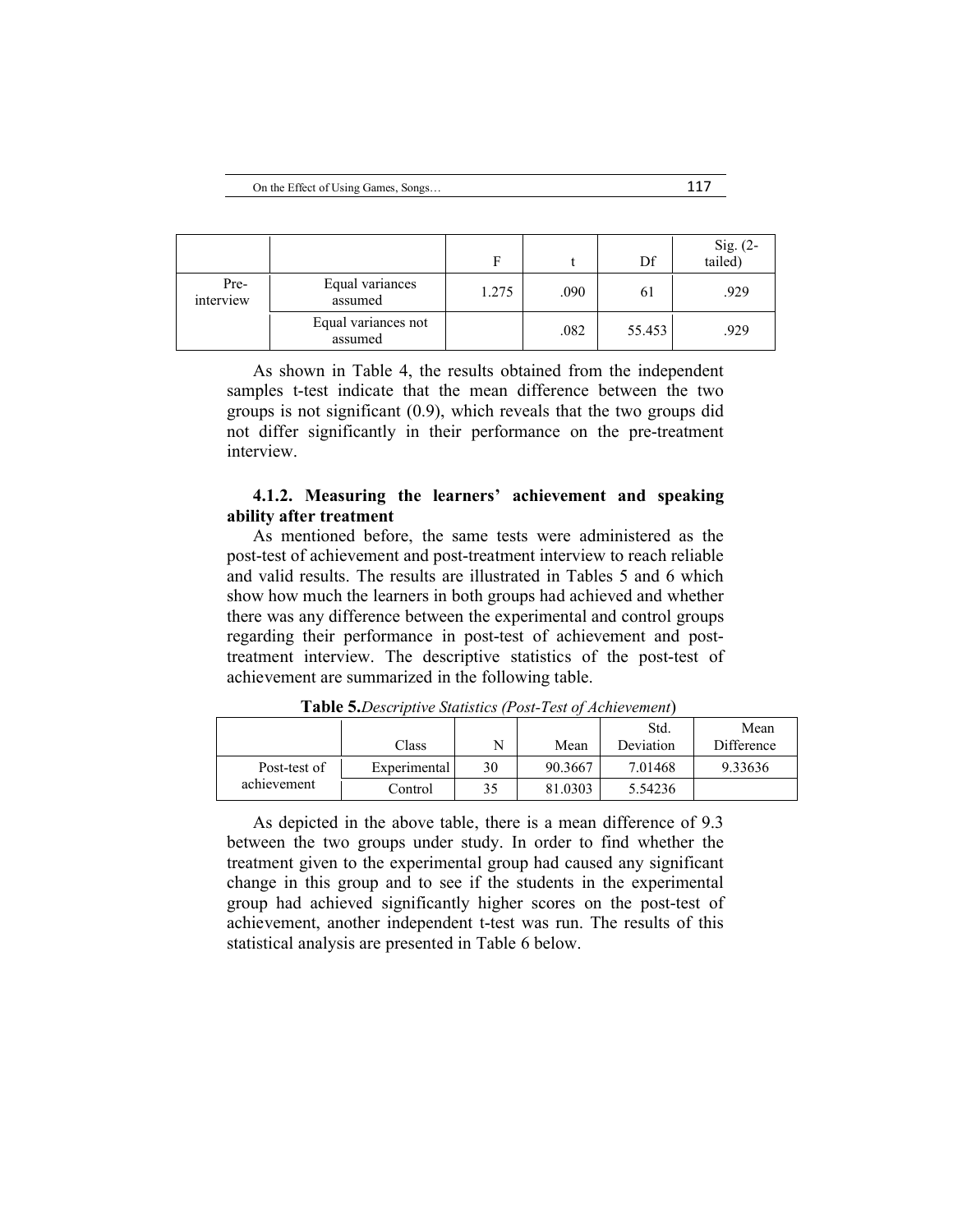|                             |                                | F     |       | Df     | Sig. $(2-$<br>tailed) |
|-----------------------------|--------------------------------|-------|-------|--------|-----------------------|
| Post-test of<br>achievement | Equal variances<br>assumed     | 1.820 | 5.888 | 61     | .000                  |
|                             | Equal variances not<br>assumed |       | 5.823 | 55.157 | .000                  |

**Table 6.***Independent Samples T-Test (Post-Test of Achievement*)

The above table indicates that the experimental group outperformed the control group and the difference is highly significant.

The descriptive statistics of the post-treatment interview are tabulated in the following Table.

**Table 7***.Descriptive Statistics (post-treatment interview)*

|           |              |    |         | Std.      | Mean       |
|-----------|--------------|----|---------|-----------|------------|
|           | Class        | N  | Mean    | Deviation | Difference |
| post-     | Experimental | 30 | 83.5000 | 6.58499   | 20.92424   |
| interview | Control      | 35 | 62.5758 | 6.74551   |            |

As presented in the above table, there is a large difference in the performance of the experimental and control groups and to see if this difference was significant or not, another independent samples t-test was run.

|           |                             |     | ᠇᠇     |        | Sig.<br>. Z- |
|-----------|-----------------------------|-----|--------|--------|--------------|
|           |                             |     |        |        | tailed)      |
| Post-     | Equal variances assumed     | 713 | 12.436 |        | .000         |
| interview | Equal variances not assumed |     | 12.451 | 60.678 | 000          |

**Table 8.***Independent Samples T-Test (Post-Treatment Interview)*

As indicated in the above table, the experimental group significantly outperformed the control group in the post-treatment interview.

**4.1.3. Comparison of the experimental group's performance in post-test of achievement and post-treatment interview**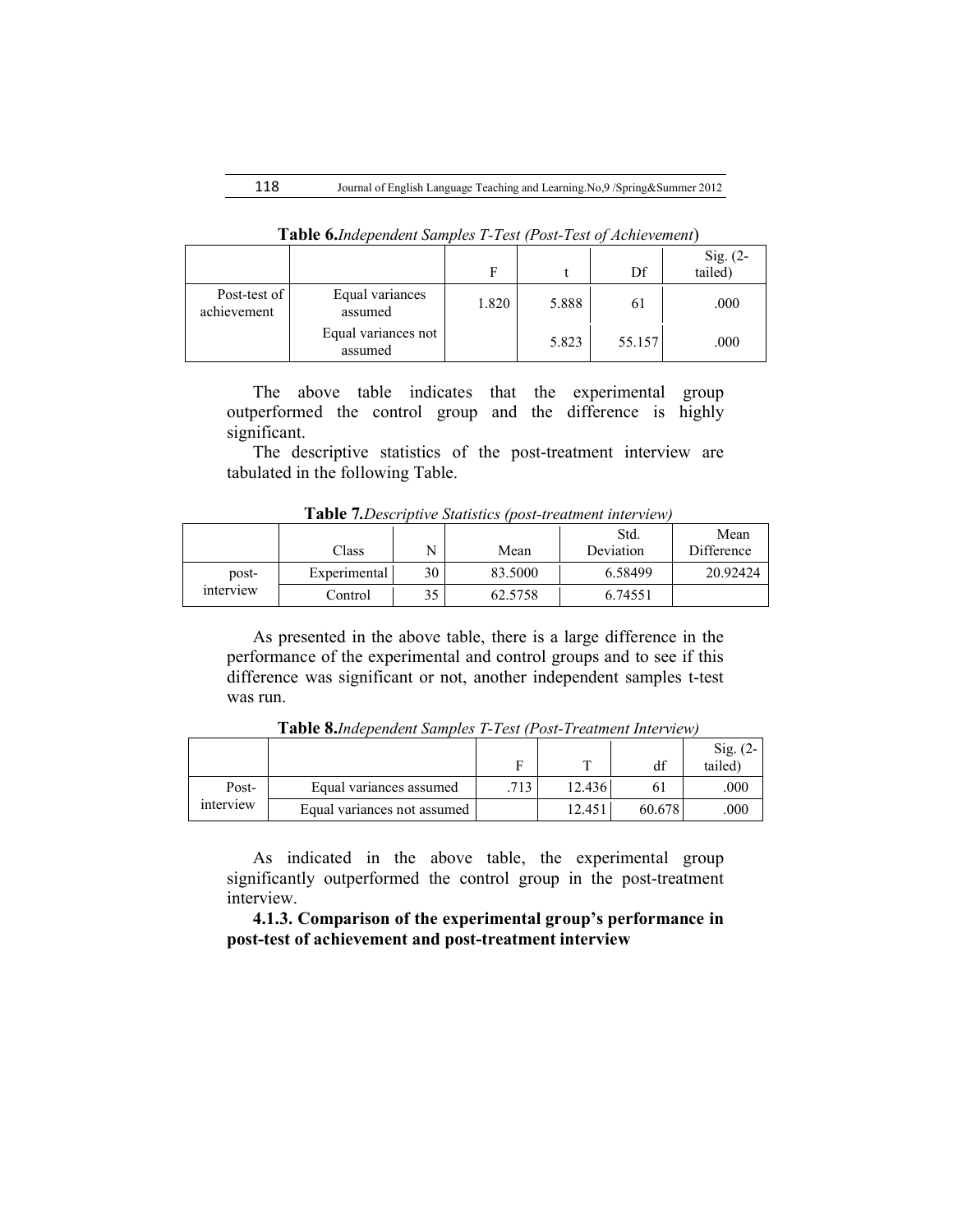| On the Effect of Using Games, Songs | 119 |
|-------------------------------------|-----|
|-------------------------------------|-----|

In order to find out the area in which the experimental group developed better, the mean gains of learners in post-test of achievement and post-treatment interview were measured, as shown in Table 9 below.

|                   | 1 Osi-11 ealment Interview |       |       |       |         |           |  |  |
|-------------------|----------------------------|-------|-------|-------|---------|-----------|--|--|
|                   |                            |       | Minim | Maxi  |         | Std.      |  |  |
|                   | N                          | Range | um    | mum   | Mean    | Deviation |  |  |
| Test gain         | 30                         | 38.00 | 2.00  | 40.00 | 23.8667 | 9.63375   |  |  |
| Interview<br>gain | 30                         | 30.00 | 25.00 | 55.00 | 38.5000 | 8.21584   |  |  |

**Table 9***.Experimental group's Performance in Post-Test of Achievement and Post-Treatment Interview*

It can be concluded from the above table that the learners who were exposed to the treatment made a progress in both post–test of achievement and post–treatment interview, but the progress in posttreatment interview was much greater.

## **4.1.4. Experimental group's performance in different test components**

As mentioned before, the test was comprised of three sections of listening, vocabulary/grammar, and writing. To find out the area in which the learners in the experimental group progressed more, a paired samples t-test was run to compare their performance in pre and post-test of achievement in each section of the test.

|        |                                   |                     |         | .                 |                    |        |    |                      |
|--------|-----------------------------------|---------------------|---------|-------------------|--------------------|--------|----|----------------------|
|        |                                   | Num<br>ber of pairs | Mean    | Std.<br>Deviation | Std.<br>Error Mean | m      | Df | Sig.<br>$(2-tailed)$ |
| Pair 1 | postlistening<br>$-$ prelistening | 30                  | 3.20000 | .73006            | .31586             | 10.131 | 29 | .000                 |

**Table 10.***Paired Samples T-Test for Experimental Group's Listening Performance*

The results obtained from the paired-samples t-test, as shown in Table 10, reveal that the mean difference observed between the scores of the learners in experimental group (3.2) regarding their listening performance in pre and post-test of achievement is significant at .05 level ofsignificance.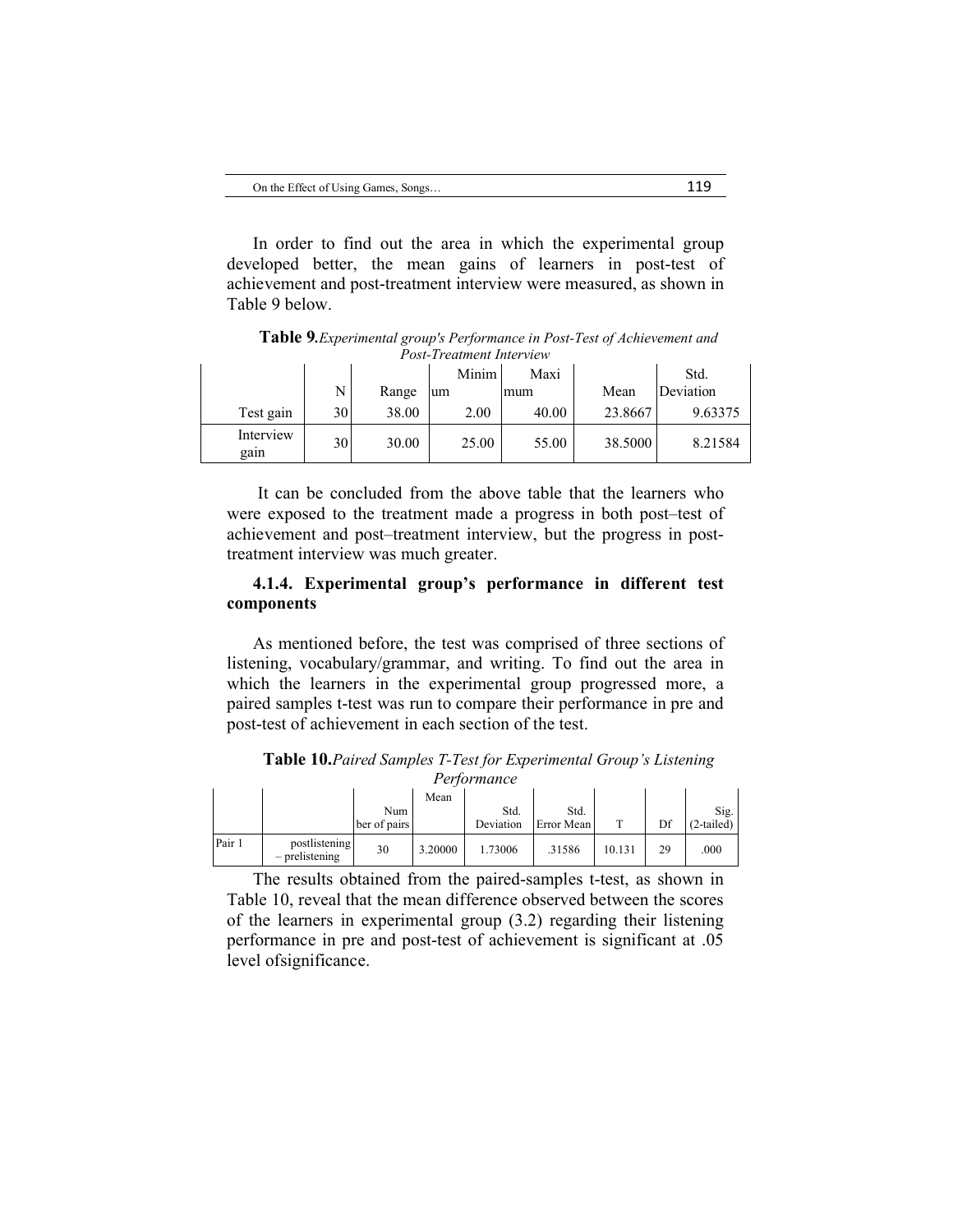Similarly, according to Table 11, the mean difference between their performance in vocabulary and grammar (4.9) is statistically significant at .05level.

**Table 11.***Paired Samples T-Test for Experimental Group's Performance in Vocabulary/Grammar*

|      |                                                       | Number<br>of pairs | Mean | Std. | Std.<br>Deviation Error Mean |      | df | Sig. $(2-$<br>tailed) |
|------|-------------------------------------------------------|--------------------|------|------|------------------------------|------|----|-----------------------|
| pair | Postvocabulary<br>$grammar -$<br>prevocabularygrammar | 30                 | 4.98 | 3.60 | .65                          | 7.56 | 29 | .000                  |

Moreover, table 12 indicates that the mean difference between the learners' writing performance in pre and post-test (3.6) is also statistically significant at .05 level of significance.

| Table 12. Paired Samples T-Test for Experimental Group's Writing |  |
|------------------------------------------------------------------|--|
| Performance                                                      |  |

|        |                                         | Number<br>of pairs | Mean | Std. | Std.<br>Deviation Error Mean | T      | ◠ | Sig.<br>(2-tailed) |
|--------|-----------------------------------------|--------------------|------|------|------------------------------|--------|---|--------------------|
| Pair 1 | Post-<br>writing $-$<br>Pre-<br>writing | 30                 | 3.65 | 1.56 | .28                          | 12.815 | q | .000               |

Therefore, it can be concluded from the three tables above that the learners in the experimental group did best firstly in the vocabulary and grammar section of the test (4.9), secondly in the writing section (3.6), and finally in the listening section (3.2).

### **4.2. Discussion**

The purpose of the present study was to investigate the effects of using pedagogical tools, namely games, songs, and stories on the achievement of young EFL language learners. With regard to the results obtained from the analysis of data, one can conclude that the treatment given to the experimental group caused the learners to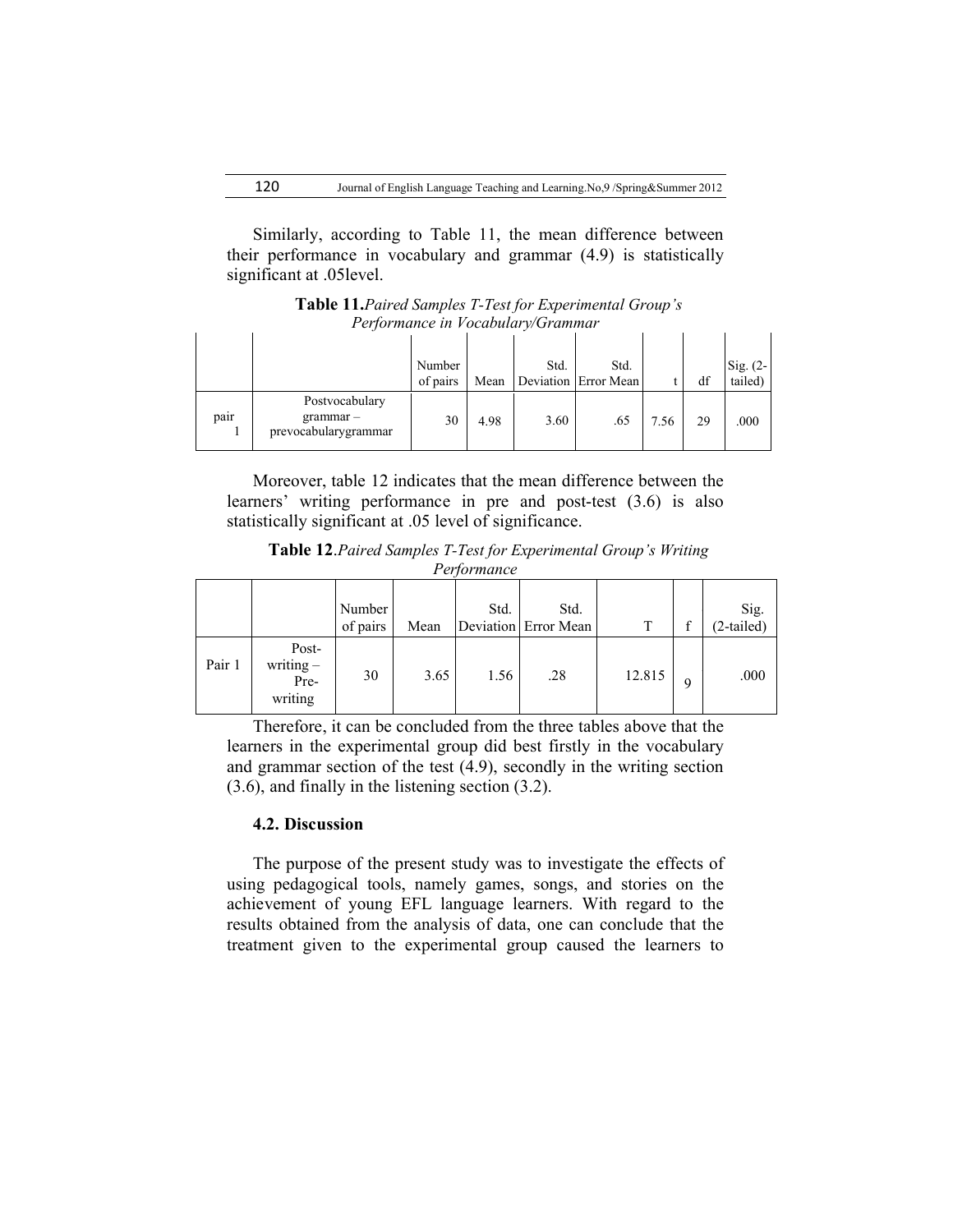outperform the control group and the pedagogical tools used in the study had a great influence on young learners' achievement. As mentioned before, the participants were evaluated regarding their speaking, listening and writing skills, as well as their performance in vocabulary and grammar based on the content of their course book through which they were taught. They reached the highest scores in speaking, then in vocabulary/grammar, then in writing, and finally in listening. In the following section the results obtained from the analysis of data are discussed based on the related review of literature.

To answer the research questions of the present study, the mean difference between the experimental and control groups was measured to see if there is any difference between the two groups regarding their performance in the post-test of achievement and post-treatment interview. As it can be seen from the results, the mean differences for both the post-test of achievement and post-treatment interview were significant. Therefore, it can be inferred that there is a difference between the experimental and control groups after treatment and students reached higher scores in the interview than the post-test of achievement which included items on listening, vocabulary/grammar, and writing. The following section provides the findings of several studies all supporting the results obtained from the present study.

Regarding the effects of games on learners' vocabulary knowledge, the results of the present study are in line with the studies undertaken by Tavil and Isigag (2009), Ajibade and Ndububa (2008), Yip and Kwan (2006), and Cekaite and Aronsson (2005). Tavil and Isigag (2009) focused on teaching language to very young learners through the implementation of games. They consider communication as the ultimate goal of language learning which is made easier through the use of words which are remembered, retained and meaningfully used due to the employment of games. Ajibade and Ndububa (2008) showed the link between using games, songs, and stories and language learners' motivation and language performance. Yip and Kwan (2006) stated that learners learning through games tend to learn more and better, retain words for a longer period, and retrieve more words. Cekaite and Aronsson (2005) found that language games, played and used collaboratively by the learners, would expand the learners'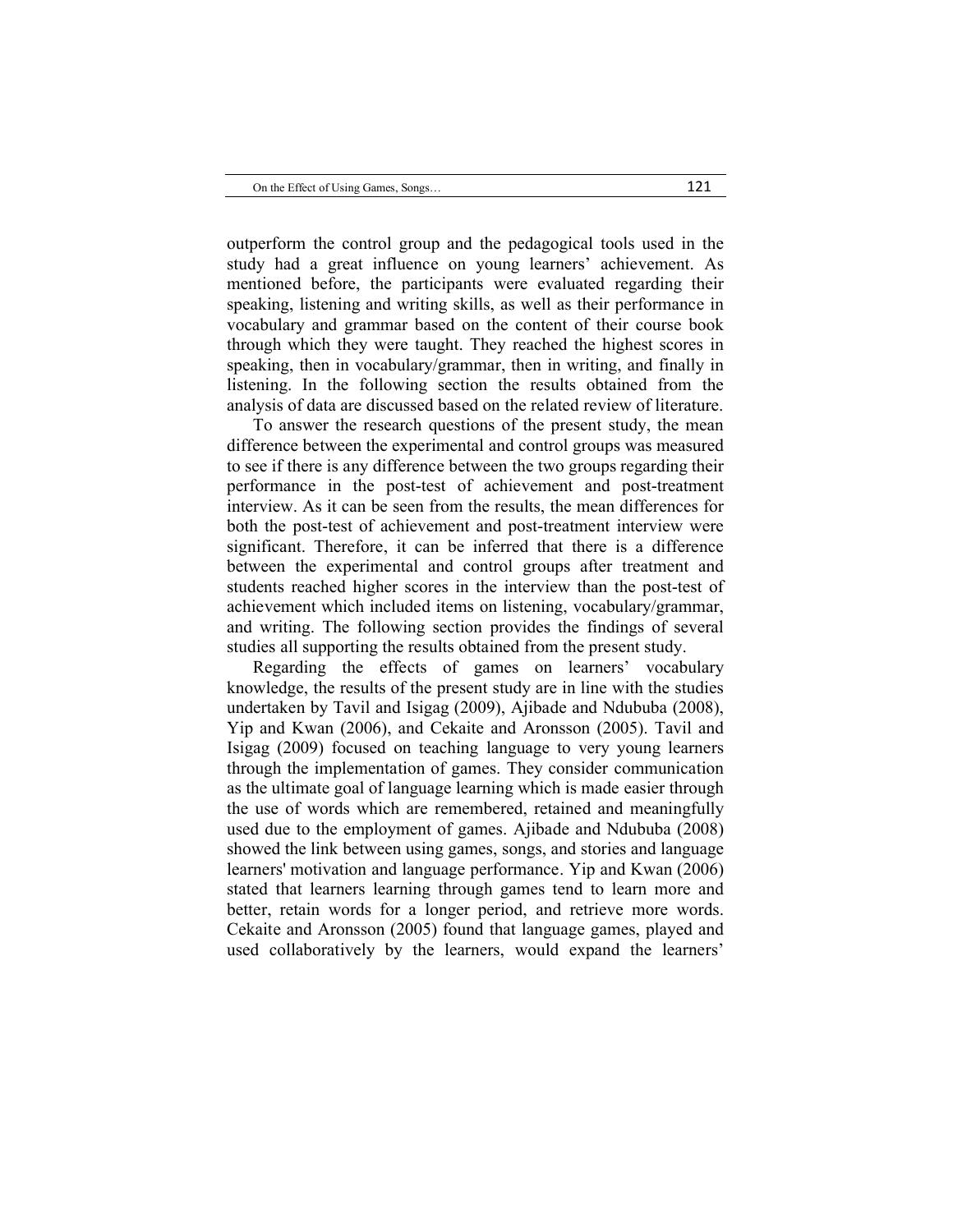vocabulary knowledge and at the same time provide situations for authentic language use. The results of the study are also in line with the ideas proposed by Wright, Betteridge, and Buckby (1984) and Malouf`(1988, cited in Mongillo, 2006) who believe that instructional games would facilitate learning and help language learners improve different skills. Moreover, Rustick (2007), using grammar gaming to practice the already learnt concepts, believes that games would affect learners' writing skill.

With regard to the effects of songs on language learners' skills development, the results support the findings obtained by Yuliana (2003) who highlighted the influence of using songs on learners' speaking, listening, and writing skills claiming that these activities are not only fun, but also skills developing. Nussel and Cicogna (1991) also stated that using songs in language classrooms would influence learners' speaking, reading, and writing skills. Considering the influence of songs on vocabulary and/or grammar, the results are in line with the studies conducted by Tavil and Isigag (2009), and the ideas proposed by Clarke (2007), Ayotte (2004), Booth (2001), Kramer (2001), Lowe (1998), Cranmer and Laroy (1992), and Nussel and Cicogna (1991). Tavil and Isigag (2009) differentiated learners' achievement through the use of songs for one group and games for another group. Comparing the results obtained from the data analysis, the researchers found that teaching vocabulary to young learners through games would be more effective than songs. Clarke (2007) and Booth (2001) have emphasized the effectiveness of repetition in songs leading to better learning and reinforcement of learnt vocabulary. Ayotte (2004) has emphasized the effects of using songs on grammar acquisition believing that songs are beneficial in language classrooms as they provide learners with a non-threatening learning environment. Kramer (2001) and Nussel and Cicogna (1991) have stressed the importance of comprehensible input found in songs which leads to learners' better understanding of vocabulary and grammar. Lowe (1998) has concluded that the use of songs in language classrooms would lead to learners' better performance in vocabulary, grammar, and rhythmic patterns. Finally, Cranmer and Laroy (1992) have suggested the use of music and songs in language classrooms to lead students to use language by providing some activities in which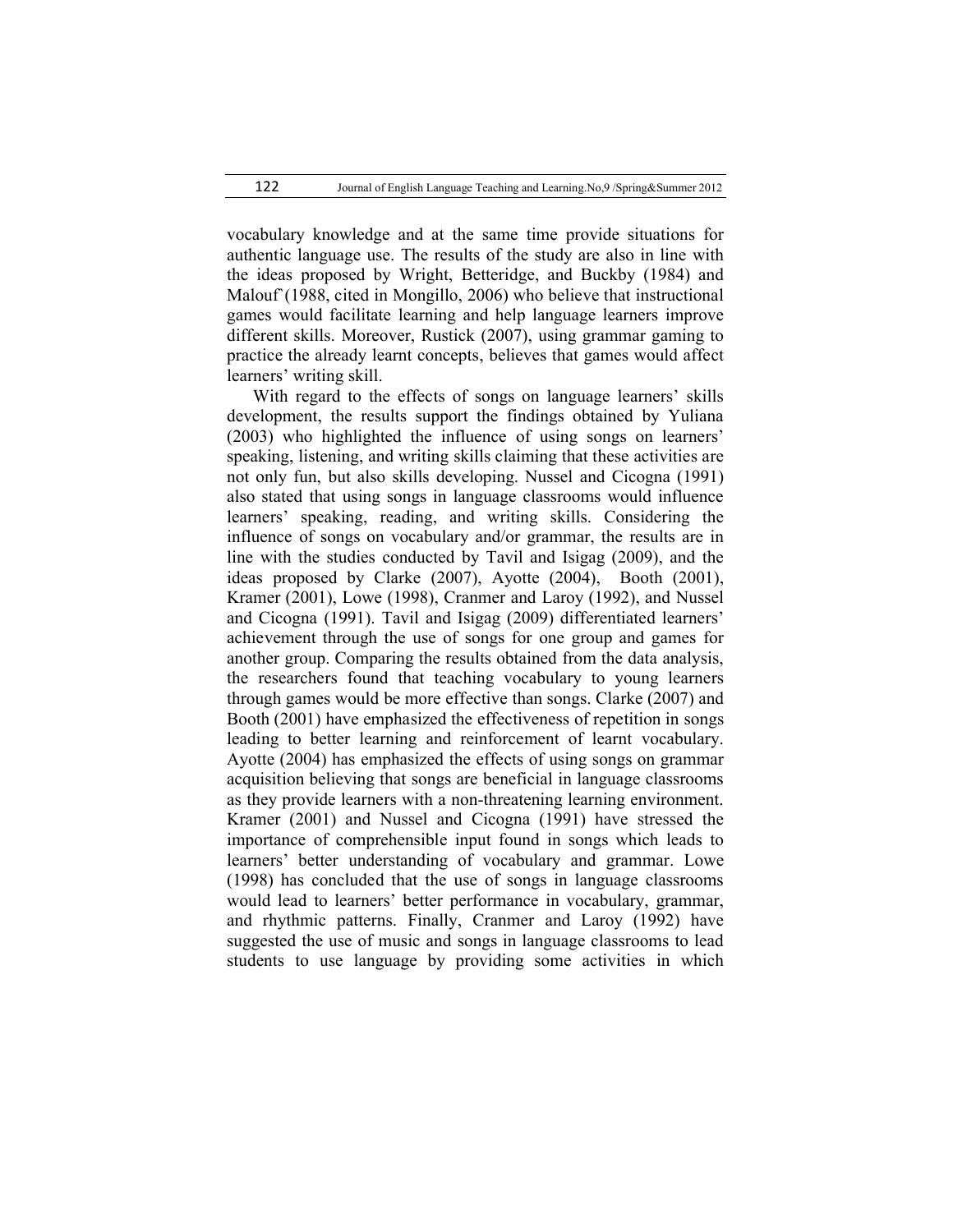learners listen to a song and respond with specific grammatical structures.

With respect to the influences of stories on language learners' skills development and vocabulary development, the results obtained from the present study are in line with the works done by Viggiano (2003) and Tavil and Soylemez (2008), respectively. Viggiano (2003) has emphasized the importance of using stories in language classrooms as an effective tool to build learners' literacy improving their speaking, writing, and drawing skills. Tavil and Soylemez (2008) have conducted a study on the effectiveness of story-telling to very young learners concluding that at the completion of the study, all the participants had learned the new vocabulary at recognition level and some were even able to produce the words.

#### **5. Conclusions**

The present study aimed to find out whether or not games, songs, and stories can facilitate language learners' achievement. The pretreatment interview and pre-test of achievement were followed by the post-treatment interview and post-test of achievement after the treatment to see the effectiveness of the experiment on language learners' achievement. The results revealed significant differences between the learners of the two groups on the post-test and posttreatment interview. In fact, students in the experimental group scored higher in all test components, including speaking, writing, and listening skills and vocabulary/grammar knowledge. It was also concluded that the pedagogical tools used in the study affected learners' speaking achievement the most, then their vocabulary/grammar knowledge, then their writing skills, and finally their listening skill.

Considering the results of the study, a few implications, with regard to EFL teachers and institutes can be offered.

Since the experimental group under study, being exposed to these pedagogical tools, outperformed the control group, the results drawn from the study can provide teachers with helpful information on the effectiveness of employing these activities in language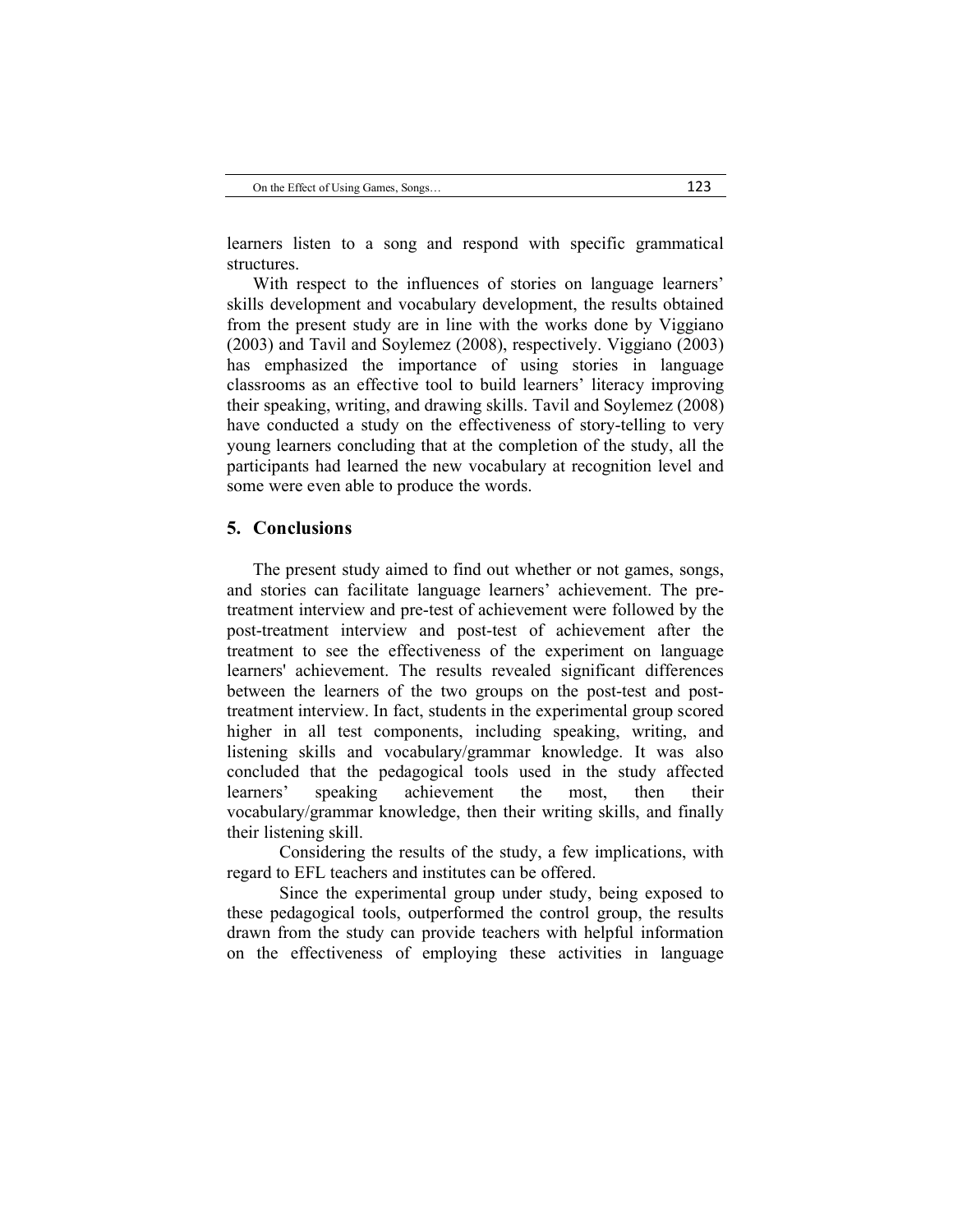124 Journal of English Language Teaching and Learning.No,9 /Spring&Summer 2012

classrooms. It seems essential for language teachers to take care in selecting level-appropriate games, songs, and stories and to be aware of the fact that the use of such activities may affect learners' achievement and help them improve their language skills and command of language. Moreover, if teachers believe in the value of instructional tools, such as games, songs and stories, this should be reflected in their classroom practice. Following teachers, students will grow positive attitudes toward the activities and consider them as vital parts of their learning experience. Teachers should also develop a sort of reorientation and take a childlike attitude to get involved in the activities and encourage learners to take part in them.

Regarding implications for language teaching institutes, in order to survive in today's business world and considering the rat-race competition existing among different language institutes, such institutes are recommended to develop new methods of teaching by making use of pedagogical tools which are engaging and enjoyable. One way to accomplish this is to incorporate these activities into the educational curriculums used in language institutes. Such practices may contribute to the purpose of improving the quality of teaching and learning languages. It can also clarify the effectiveness of using instructional tools in teaching for prospective teachers in teacher training programs. Prospective teachers should be made aware of the fact that teaching through these tools may lead to learners' better learning and achievement. Being aware of the importance of employing these tools, language institutes should provide the necessary facilities so that teachers can make use of the tools and activities.

**References**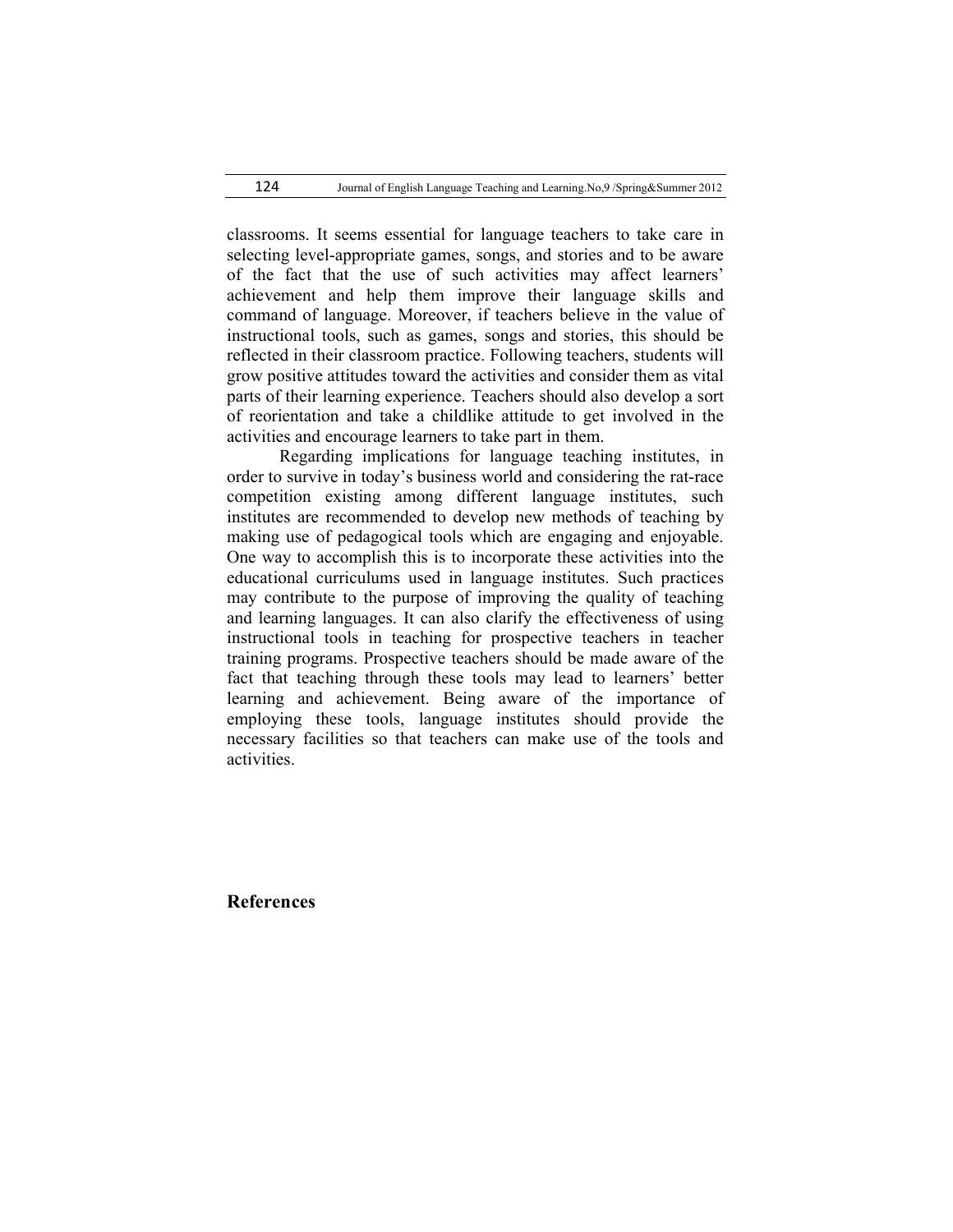- Ajibade, Y. &Ndububa, K. (2008).Effects of word games, culturally relevant songs, and stories on students' motivation in a Nigerian English language class.*TESL Canada Journal, 25(2), 27-48.*
- Ayotte, S. B. M. (2004). *The acquisition of verb forms through songs* (Unpublished Ph.D. Dissertation, Michigan State University, Michigan).
- Booth, C. E. (2001). Building Language Through Songs. *Early Childhood Today,15*(4), 23-37.
- Bruner, J. (1983). *Child's Talk: Learning to Use Language*. New York: W. W. Norton & Company.
- Casla, M., Poveda, D., Rujas, I., Cuevas, I. (2008). Literary voices in interaction in urban storytelling events for children. *Linguistics and Education, 19,* 37–55.
- Cekaite, A. &Aronsson, K. (2005). Language Play, a Collaborative Resource in Children's L2 learning. *Applied Linguistics 26*(2), 169–191.
- Clarke, R. E. (2007). Learning from serious games? Arguments, evidence, and research suggestions**.***Educational Technology, May-June 2007*, 56-59.
- Cranmer, D., &Laroy, C. (1992).*Musical openings.* Harlow, Essex: Longman.
- Farhady, H., Jafarpur, A., &Birjandi, P. (1994).*Language skills testing: From theory to practice*. Tehran: SAMT Publications.
- Fisher, D. (2001). Early language learning with and without music.*Reading Horizons, 42*(1), 39-49.
- Fonseca Mora, C. (2000). Foreign language acquisition and melody singing.*ELT Journal, 54*(2), 146-152.
- Freshwater, A., Sherwood, E., Mbugua, E. (2008).Music and Physical Play.*Childhood Education, 85*(1), 2-5.
- Fromberg, D. P. (2002).*Play and meaning in early childhood education.*Boston: Allyn& Bacon.
- Kolb, G. R. (1996). Read with a beat: Developing literacy through music and song. *The Reading Teacher, 50*(1), 76-77.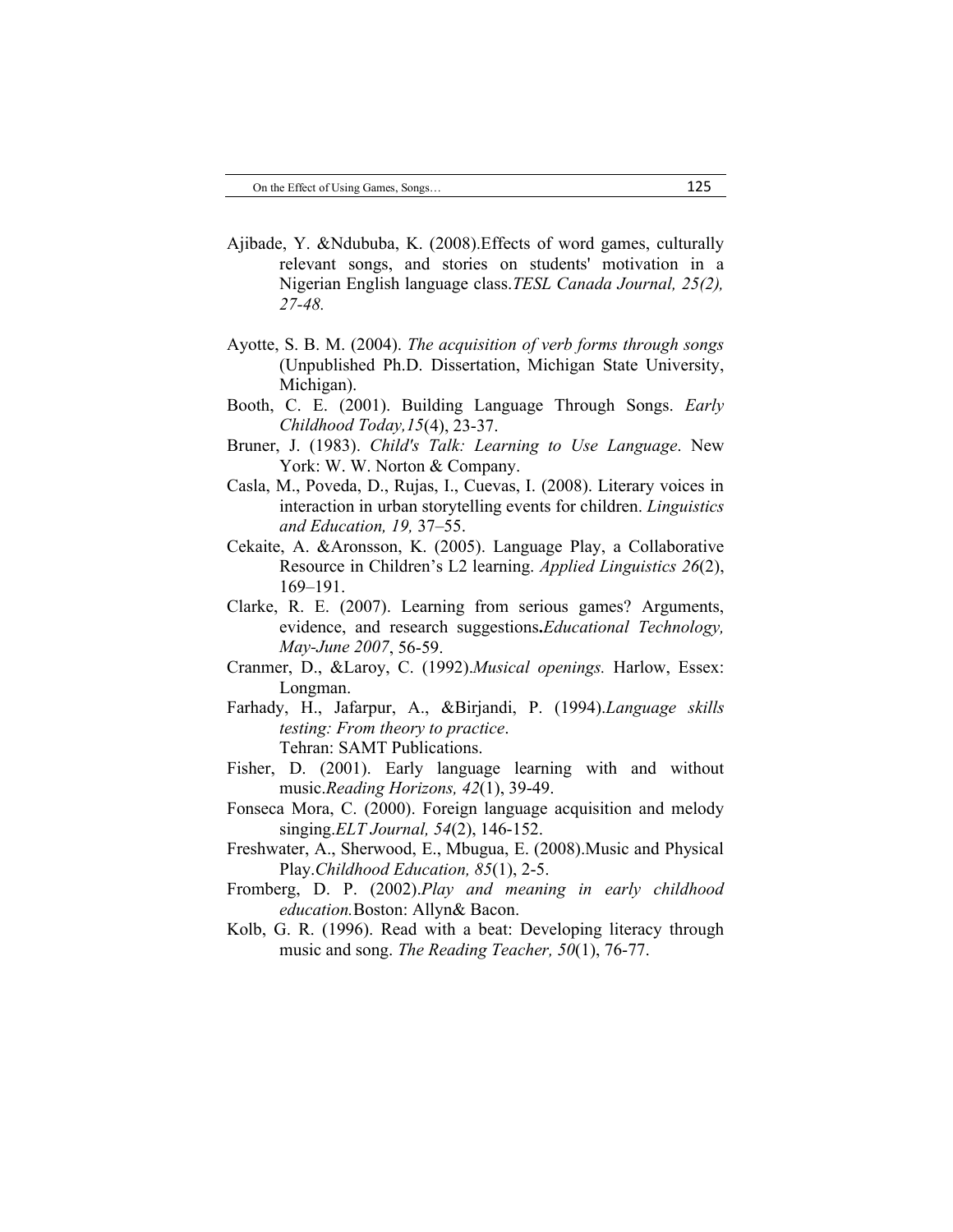- Kramer, D. (2001). A blueprint for teaching foreign languages and cultures through music in the classroom and on the web.*ADFL Bulletin, 33*(1), 29-34.
- Lowe, R. K. (1998). Extracting information from an animation during complex visual learning.*European Journal of Psychology of Education, 14(2),* 225-244.
- Mongillo, G. (2006). *Instructional games: Scientific language use, concept understanding, and attitudinal development of middle school learners (*Unpublished Ph.D. Dissetation, Forham University, New York).
- Murphey, T. (1990). The Song stuck in my head phenomenon: a melodic Din in the LAD? *System, 18*(1), 53-64.
- Nuessel, F. &Cicogna, C. (1991).The integration of songs and music into the Italian curriculum.*Italica, 68*(4), 473-86.
- Prensky, M. (2001).Digital natives, digital immigrants.*MCBUniversity Press, 9*(5), 1-6.
- Rixon, S. 2000. Young Learners of English: Background and Issues. *Modern English Teacher, 9 (4)*, 5-10.
- Rustick, M. T. (2007). Grammar Games in the Age of Anti-Remediation.*Journal of Basic Writing, 26*(1), 43-62.
- Speaker, K., Taylor, D., &Kamen, R. (2004). Storytelling: Enhancing language acquisition in young children. *Education, 125*(1), 3- 13.
- Tavil, Z. M. &Isigag, K. U. (2009).Teaching vocabulary to very young learners through games and songs.*EKEV AKADEMİ DERGİSİ, 13(38),* 299-308.
- Tavil, Z. M., &Soylemez, A. S. (2008)*.*Vocabulary teaching through storytelling to very young learners in kindergartens.*EKEV AKADEMİ DERGİSİ: 12*(35)*,* 371-382.
- Viggiano, R. (2003). Cultural integration through storytelling in art and language: an action research project with junior high Latino immigrant students (Ph.D dissertation, ColumbiaUniversity).
- Vygotsky, L. S. (1978). *Mind in society: the development of higher psychological processes.*Camridge, MA: HarvardUniversity Press.